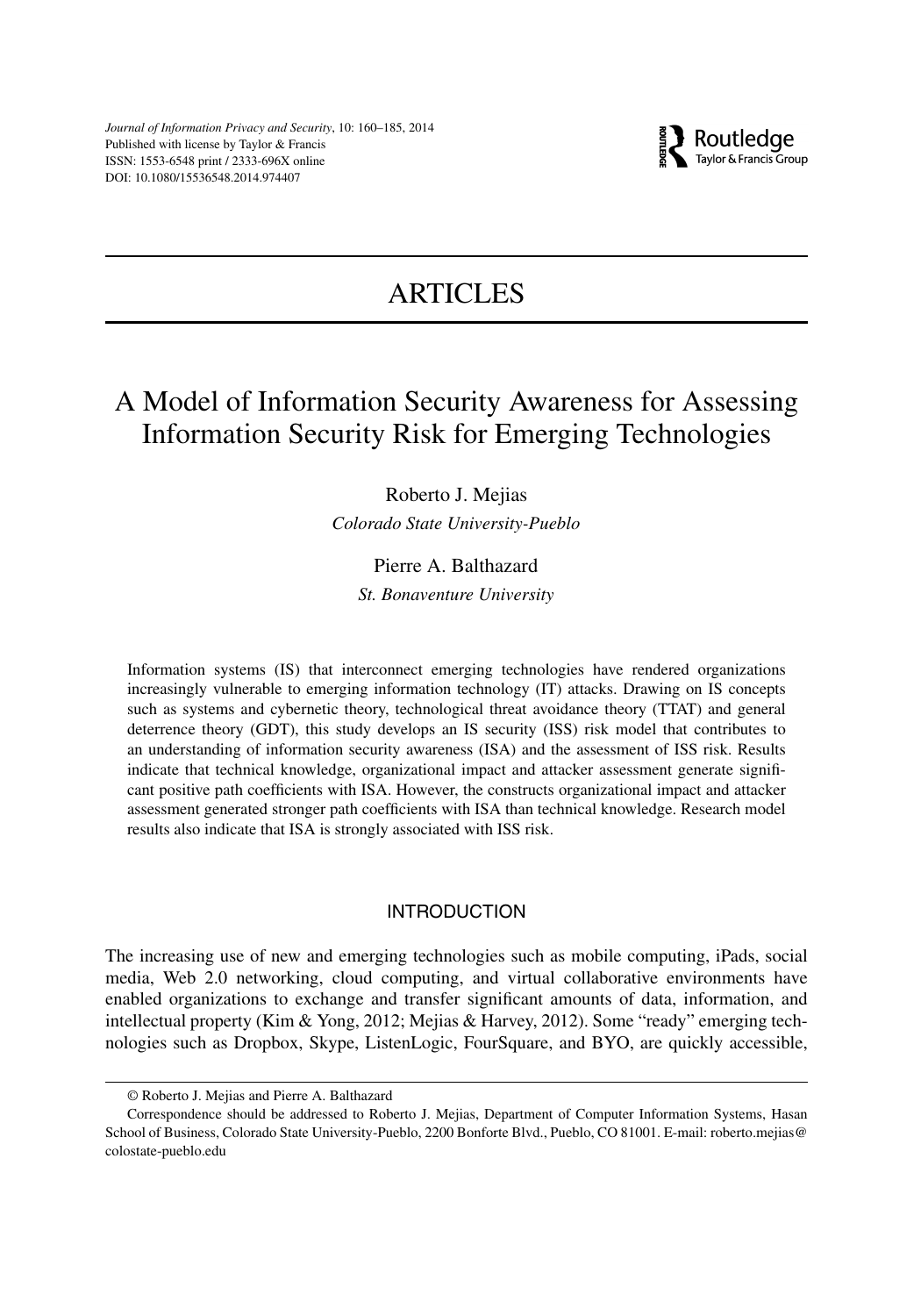cost effective, and are frequently implemented often without the knowledge or participation of the organization's information technology (IT) team (Andriole, 2014). The adoption of these emerging technologies has evolved differently from traditional IT adoption, which typically incorporates processes such as requirements analysis, modeling, testing for interoperability, total cost of ownership, and return on investment analysis (Andriole, 2014). Emerging and ready technologies frequently have customer-driven requirements with uncontrolled or *ad hoc* pilot tests that have limited integration with existing technologies and architectures. The advantages of such quick emerging IT adoption are noteworthy: accelerated adoption, fail fast/fair cheap pilot tests, rapid technology-driven business process change, avoidance of large integration support costs, and improved total cost of ownership and return on investment (Andriole, 2014).

Information security, however, is rarely the primary concern of the users, developers, and designers who deploy these new technologies (Pfleeger & Caputo, 2012). As emerging technologies proliferate throughout organizations, often without the incorporation of security or compliance considerations in their architecture, organizations have become increasingly vulnerable to cyber-attacks (He, Yang, & Yang, 2013; Kumar, Park, & Subramanian, 2008; Pfleeger & Caputo, 2012). While vendors that market security hardware, software, and services have witnessed unprecedented growth, market coverage continues to remain relatively low (Dey, Lahiri, & Zhang, 2012). In light of the frequency and significant impact of cyber-attacks, the number of legislative and organizational initiatives advocating more information security awareness (ISA) has increased for organizations implementing new and emerging technologies (Bulgurcu, Cavusoglu, & Benbasat, 2010; Puhakainen & Siponen, 2010).

While ISA initiatives and IS security (ISS) risk assessments have long been recognized as fundamental to information security (Rees et al., 2011; Spears & Barki, 2010), extant IS literature has been limited in providing useful frameworks for understanding the relationship between ISA and ISS risk assessment (Bulgurcu et al., 2010; Ko & Zafar, 2009; Pfleeger & Caputo, 2012; Slusky & Pariz-Navin, 2012). Since the assessment of IS risk may be complex, an increased awareness of the consequences of cyber-attacks may prove useful in better assessing ISS risk, particularly as it relates to emerging technologies (Bulgurcu et al., 2010; Kim & Yong, 2012; Kumar et al., 2008; Zhao, Xue, & Whinston, 2013). ISS risk assessment, however, has often been undertaken as a fragmented approach by management (Bulgurcu et al., 2010; Zafar, 2011). ISS risk models are frequently poorly known, portrayed with various overlapping dimensions and developed by researchers operating under different paradigms (Bodin, Gordon, & Loeb 2008; Pfleeger & Caputo, 2012; Siponen, 2005; Spears & Barki, 2010). Additionally, these researchers frequently seem unaware of each other's research findings (Siponen, 2005). In developing a theoretical framework for ISA and ISS risk, this study therefore draws on concepts from system dynamics and cybernetic theory (Wiener, 1948), TTAT (Liang & Xue, 2009), and general deterrence theory (D'Arcy & Herath, 2011; Gibbs, 1975; Pratt et al., 2006).

This research is presented in the following manner. In the review of prior literature the authors explore how a multi-perspective approach enhances knowledge of cyber-attacks and improves the comprehension of ISA. In developing the research model, the authors identify how three relevant constructs (*technical knowledge, organizational impact* and *attacker assessment*) contribute to an understanding of IT attacks and their association with ISA and ISS risk assessment. The relationships between these constructs are discussed and translated into specific hypotheses to be tested. The authors then describe the methodology used to test the research model using confirmatory factor analysis (CFA) models and structural equation modeling techniques. Finally,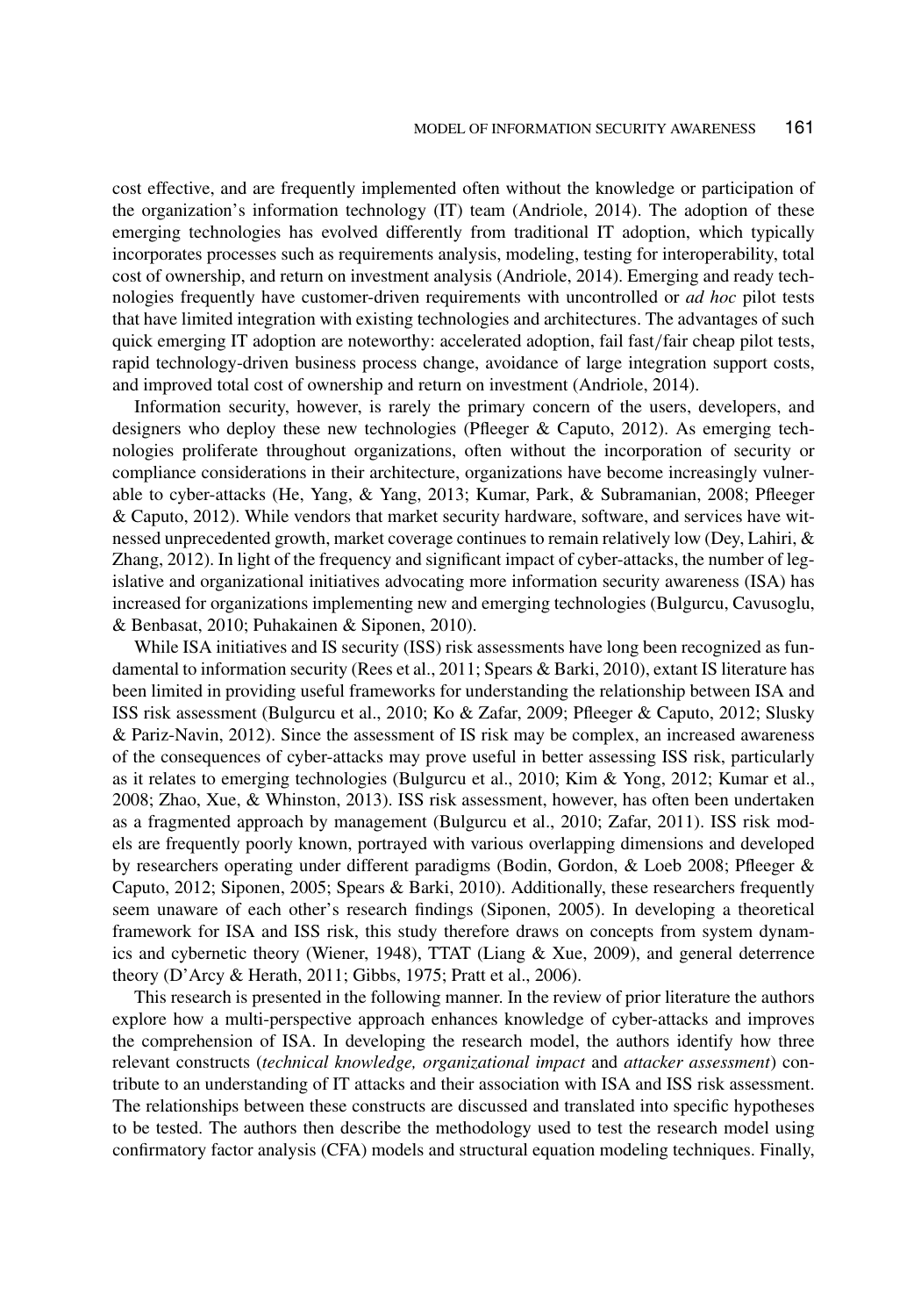the results from the testing of the research model are reported and the cyber-threat implications for researchers and practitioners developing and employing new and emerging technologies are discussed.

## PRIOR RESEARCH AND THEORETICAL FRAMEWORK

Traditionally, theory building in the IS literature have been based on the use or adoption of virtuous or "good" IT. *Virtuous IT* refers to information systems designed to improve communicational, computational or decisional efficiency and performance (Liang & Xue, 2009). As seen from the volume of IS literature, numerous theories have been developed within the IS discipline or imported from other disciplines to explain why a certain technology is (or is not) adopted, given that such IT adoption is considered virtuous (Liang & Xue, 2009). Notably, a commonly held belief in the IS literature is that the acceptance or *adoption* of good IT is analogous to the *avoidance* of malicious or "bad" IT (Liang & Xue, 2009; Mejias, 2012). While acceptance and adoption theories such as innovation diffusion theory, technology acceptance theory, the theory of planned behavior, and the theory of reasoned action may be appropriate when considering the implementation of good IT, these extant theories were not intended to explain avoidance behavior relating to IT threats and emerging technologies. Subsequently, the IS literature has expended considerably less effort examining the avoidance of malicious or bad IT that cause system dysfunctions and security breaches to information systems (Liang  $\&$  Xue, 2009). Drawing on concepts from systems dynamics and cybernetic theory (Weiner, 1948), technological threat avoidance theory (Liang & Xue, 2009), and general deterrence theory (D'Arcy & Herath, 2011; Gibbs, 1975; Pratt et al., 2006) may provide a more appropriate and integrated framework to understand IT attacks, ISA, and ISS risk assessment as they relate to new and emerging technologies.

## Systems Dynamics and Cybernetic Theory

Systems dynamics and cybernetic theory seek to understand and model the dynamic behavior of complex systems. The primary components of system dynamics are feedback loops, flow accumulation (into reserves) and time delays (Dutta & Roy, 2008; Sveen, Rich, & Jager, 2007). Cybernetic theory (Wiener, 1948) is the interdisciplinary study of the structure of regulatory systems and is closely related to system theory and system dynamics, particularly with regard to feedback loops. The central theme of cybernetic theory is that human beings self-regulate their behavior via feedback loops to enhance or improve their current state (Carver & Scheier, 1982; Dutta & Roy, 2008; Liang & Xue, 2009). Extant IS acceptance and adoption theories such as innovation diffusion theory, technology acceptance theory, the theory of planned behavior, and the theory of reasoned action primarily advocate an approach behavior that seeks to decrease the distance between a current IT state and the desire to *adopt* a desired or virtuous IT state. In system theory and system dynamics this relationship is known as a *negative feedback loop*.

While adoption theories are valuable in advocating an approach behavior to a desired IT state, they provide an incomplete understanding of IS initiatives that seek *avoidance* from malicious IT (Liang & Xue, 2009). As such, system dynamics and cybernetic theory may be more appropriate in describing avoidance behavior as a *positive feedback loop*. A positive feedback loop seeks to *increase* the distance of a current IT state away from a bad or undesired IT state. The differences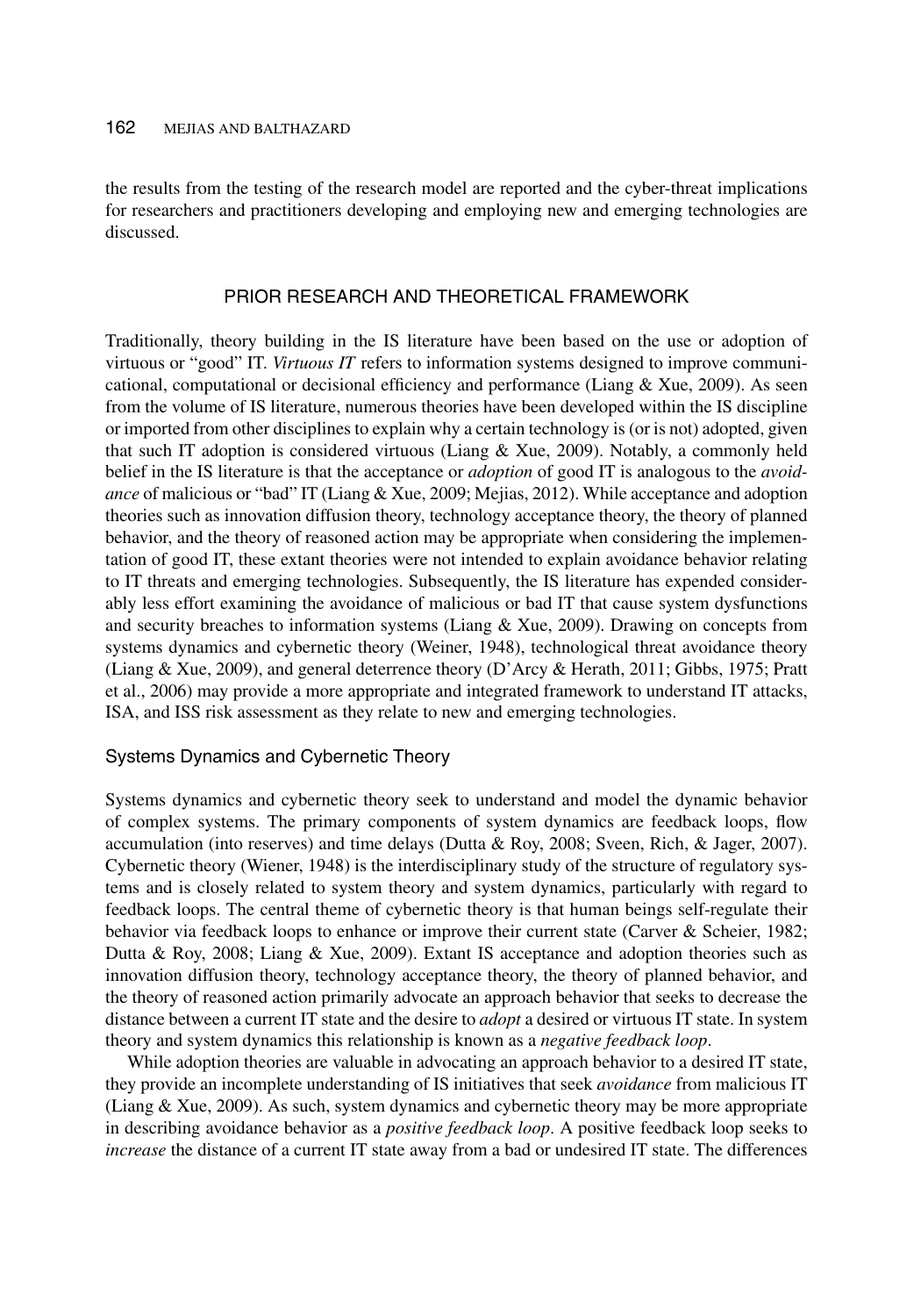between the negative and positive feedback loops of system dynamics and cybernetic theory are analogous to the qualitative distinction between *approach* and *avoidance* theories (Carver, 2006; Liang & Xue, 2009; Mejias, 2012). Specifically, the *approach and avoidance* distinction illustrates that the adoption of good IT is not the same as the avoidance of bad or malicious IT.

While it is understandable to apply traditional IS adoption theories with regard to protecting IT, the adoption of safeguarding theories is a subgoal that should support the larger goal of avoiding cyber-attacks. Acceptance or adoption IS theories therefore, do not fully differentiate the phenomenon and efforts of threat avoidance from IT attacks (Liang & Xue, 2009; Mejias, 2012). The positive feedback loop from systems theory may provide a better theoretical basis to understanding *avoidance* behavior and a more appropriate framework relating to IT attacks (Carver, 2006; Liang & Xue, 2009). This is particularly relevant as organizations, businesses, and consumers interact with new and emerging technologies to exchange significant amounts of data, and information and intellectual property (Kim & Yong, 2012).

## Technology Threat Avoidance Theory (TTAT)

TTAT seeks to explain IT threat avoidance behavior by referencing systems dynamics, cybernetic theory, and multiple disciplines across a broad range of IT attacks and user populations (Liang & Xue, 2009). TTAT provides a relevant framework to explain the avoidance of malicious IT phenomena that cannot be properly explained by IS adoption or approach theories (Liang & Xue, 2009). TTAT posits that, once users perceive the emergence of an IT threat, they then employ a positive feedback loop and become motivated to distance themselves away from the threat by adopting safeguarding measures or employing coping behavior (Liang & Xue, 2009). When coping behaviors are employed, a positive feedback loop is initiated for two cognitive processes: *threat appraisal* (primary) and *coping appraisal* (secondary) (Liang & Xue, 2009). After an appraisal deems a threat to be imminent, then two coping behavior processes (*avoidance mitigation, avoidance behavior*) are activated to address the forthcoming threat. These coping behavior processes are used within the TTAT positive feedback loop to increase the distance from the current (i.e., safe) IT state and away from the undesired and malicious IT state (Liang  $\&$ Xue, 2009). TTAT posits that as IT users become more cognizant of the negative consequences of malicious IT attacks they consider appropriate safeguards for a better assessment of related ISS risk (Liang & Xue, 2009). By extending prior research regarding the importance of ISS breaches, TTAT offers a useful and relevant framework for understanding the threat avoidance behavior underlying ISA (Liang & Xue, 2009).

#### General Deterrence Theory (GDT)

GDT is a *classic* deterrence theory that focuses on formal or legal sanctions to prevent offenders from behaving in a particular manner (Gibbs, 1975). GDT proposes that the greater the perceived certainty, severity, and swiftness of sanctions and penalties imposed on an individual in response to an illegal or illicit act, the more individuals are deterred from committing that act (D'Arcy & Herath, 2011; Gibbs, 1975). *Contemporary* deterrence theory is based on the "rational choice" view of human behavior; that individuals weigh the perceived risks and of both formal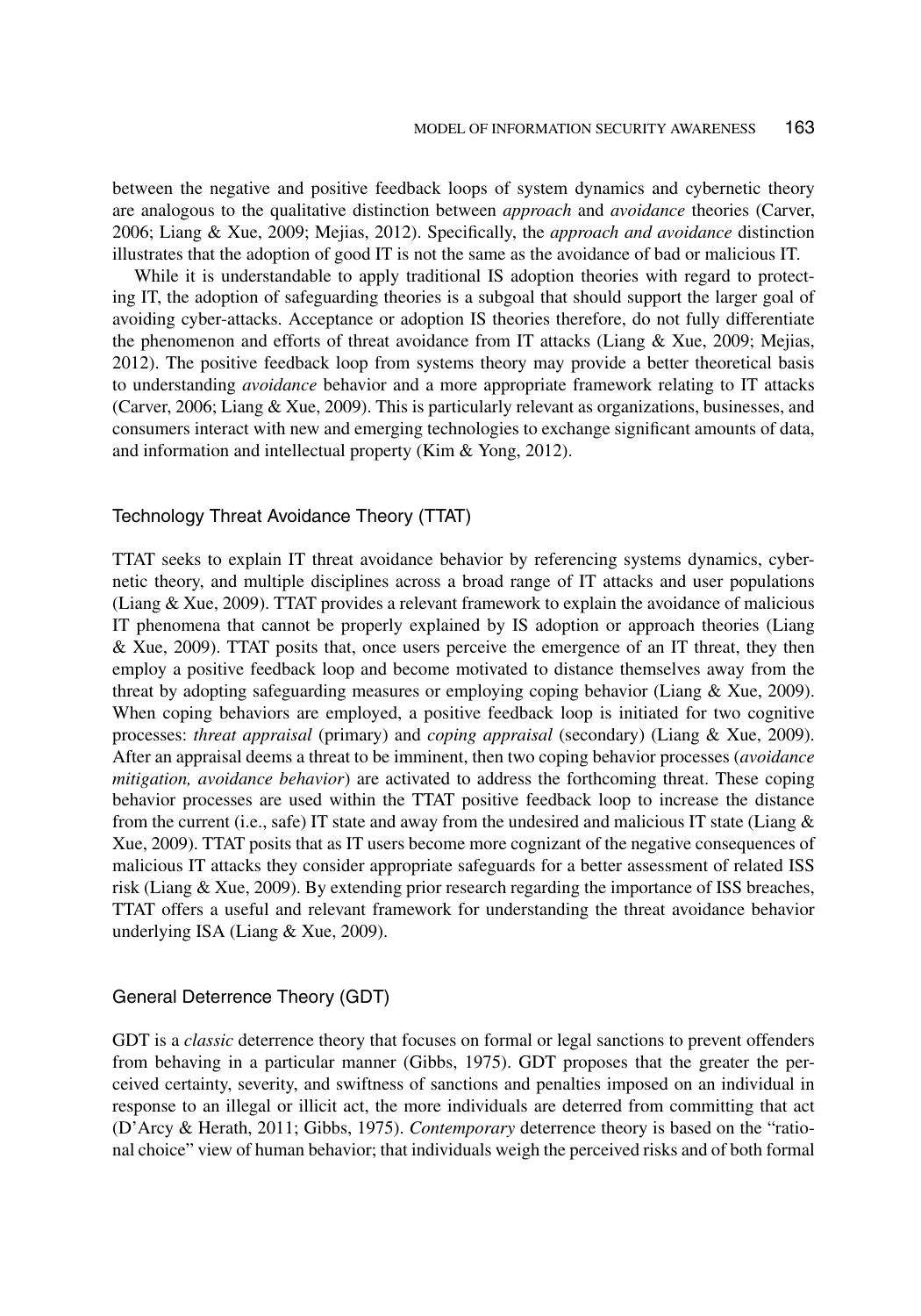and informal sanctions in deciding whether or not to engage in an unauthorized or illicit activity (D'Arcy & Herath, 2011; Pratt et al., 2006).

GDT is one of the most widely applied theories related to behavioral IS studies and provides a prominent theoretical perspective in understanding cyber threats (Chen, Ramamurthy, & Wen, 2012; D'Arcy & Herath, 2011). Research has used deterrence theory as a foundation to predict user behavior in the workplace that is either supportive or non-compliant, particularly with regard to ISS (D'Arcy & Herath, 2011; Shepherd, Mejias, & Klein, 2014). Despite the solid foundation of GDT in criminology and empirical support predicting illicit behavior within organization settings (Pratt et al., 2006), deterrence theory may not fully explain human behavior with respect to IT threats (D'Arcy & Herath, 2011).

Traditionally, research relating to cyber-attacks and information security has been primarily considered a technical issue originating from the fields of computer engineering and computer science. These disciplines provided useful technical descriptions of how cyber-attacks are designed and executed with recommended IT safeguards for avoiding or mitigating their effects. Researchers however, advocate that understanding the complex and adverse effects of IT attacks requires the amalgamation of additional disciplines (Kumar et al., 2008; Liang & Xue, 2009; Pfleeger & Caputo, 2012). Using system dynamics and cybernetic theory, TTAT, and general deterrence theory as a theoretical foundation, the components of the research model for ISA and the assessment of ISS risk for emerging technologies are now examined.

## RESEARCH MODEL AND HYPOTHESES

In developing the ISA-ISS Risk Assessment model, important distinctions must be made between *cyber-threats, cyber-exploits* and *cyber-attacks. Cyber-threats* can be defined as any potential action that may compromise the confidentiality, integrity, and availability of an information system (Whitman & Mattord, 2012) or violate information security policy (ISP; Bulgurcu et al., 2010; Zhao et al., 2013). Cyber-threats include, but are not limited to viruses, network worms, Trojan horses, denial of service (DoS) attacks, SQL injection, botnets, DNS attacks, virus hoaxes, steganography, cross-site scripting, and SCADA attacks (Ciampa, 2012; Goulder, 2011; Whitman & Mattord, 2012;).

*Cyber-exploits* refer to specific techniques or methods that attackers employ to breach a particular IS vulnerability or weakness (Denning & Denning, 2010; Simpson, Backman, & Corely, 2010). Examples of exploits are reconnaissance, footprinting, scanning, sniffing, spoofing, phishing, social engineering, wardriving, and hacking /cracking to name just a few.

The term *cyber-attacks* describes the materialization of a cyber-threat via the deliberate exploitation of a particular ISS weakness or vulnerability (Ciampa, 2012). Cyber-attacks have evolved from minimal threats associated with isolated intrusions to potential terrorist CBRN (chemical, biological, radiological, or nuclear) attacks on critical infrastructures.

#### Information Security Awareness (ISA)

The term *information security awareness* refers to a state of knowledge by which users or systems perceive the potentially negative impacts of cyber-attacks on their organization (Kruger &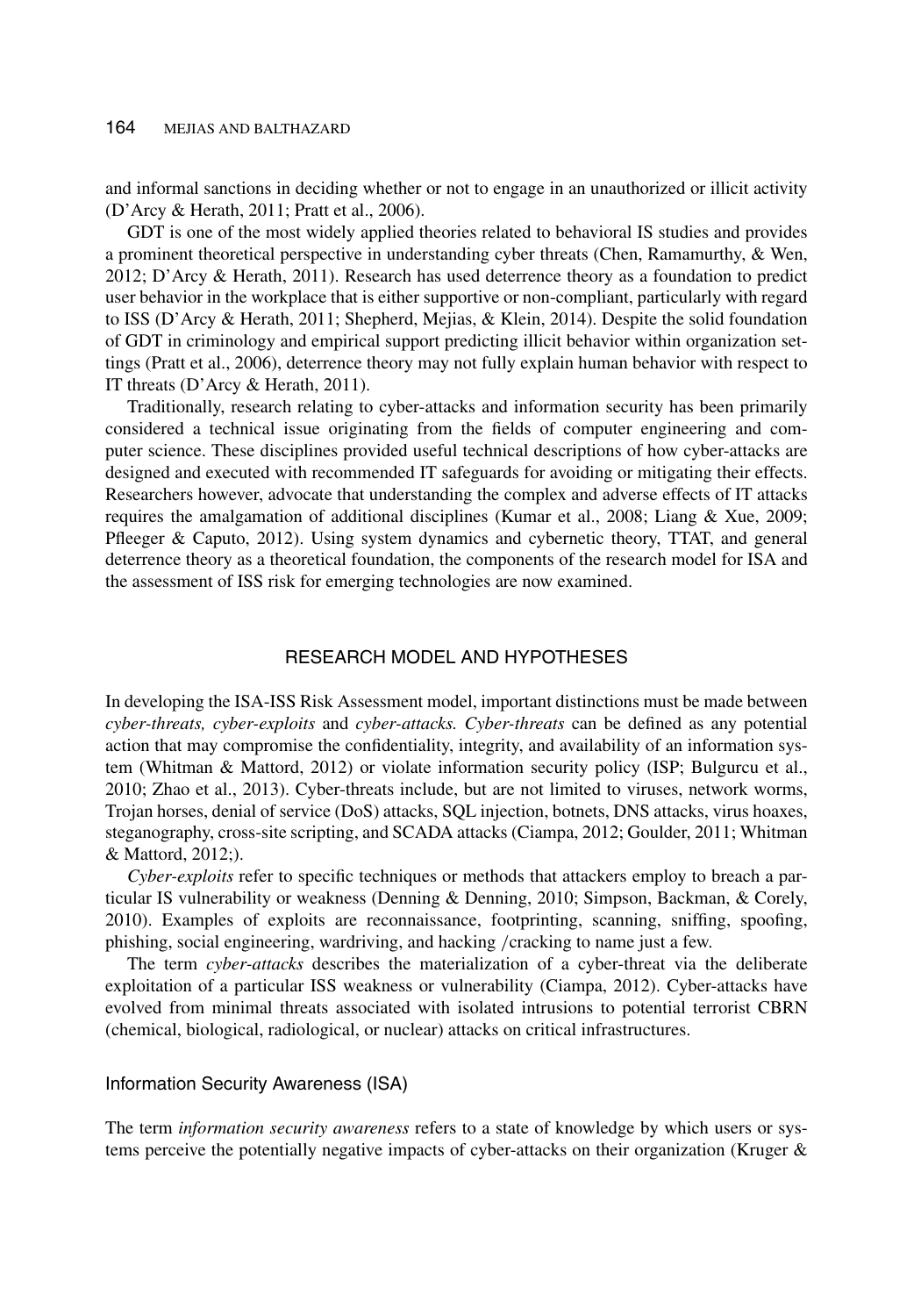Kearney, 2006; Liang & Xue, 2009; Pfleeger & Caputo, 2012) and are cognizant of their organization's information security policies (Bulgurcu et al., 2010; Mejias & Harvey, 2012). ISA has also been defined as the degree to which organizational members understand the importance of ISS, perceive options for appropriate levels of secure behavior and exercise options regarding their responsibility in maintaining the security of their IS resources (Hong & Thong, 2013). Bulgurcu et al. (2010) distinguishes between general information *security* awareness (ISA) and information security *policy* awareness (ISP). *General ISA* is defined as an employee's overall knowledge and understanding of the potential issues and ramifications of information security. Organization seek to create more ISA by encouraging security-positive behavior via SETA training, safeguarding information resources, and maintaining adherence to ISS policies (Bulgurcu et al., 2010; Kruger & Kearney, 2006).

Motivating employee awareness of the impact of cyber-attacks via mandatory ISA programs has been shown to increase awareness of security risks and related security precautions **(**Chen et al., 2012; Meso, Yi, & Shuting, 2013; Pfleeger & Caputo, 2012; Slusky & Parviz-Navin, 2012). Integral to ISA programs is the advocacy of threat avoidance behavior to safeguard IS resources against IT attacks (Bulgurcu et al., 2010; Liang & Xue, 2009). Knowledge of IT attacks is an important component of ISA (Bulgurcu et al., 2010) and an important factor in persuading employees to adapt appropriate threat avoidance behavior (Kim & Yong, 2012; Liang & Xue, 2009). Liang and Xue (2009) advocate that IT users must first develop an awareness of the nature of IT threats and the risks associated with a successful cyber-attack. TTAT then posits that when users perceive an imminent IT threat, they will incorporate avoidance behavior to reduce the occurrence or impact of an attack. It becomes critical therefore, that organizations educate and train users in adopting safe computing practices so that routine transactions and "safe-computing" behavior is undertaken almost subconsciously (Meso et al., 2013; Shepherd et al., 2014).

Research indicates, however, that information security is often regarded as secondary to user primary tasks (e.g., accessing information and processing and analyzing data). ISS policies and procedures are often relegated to the "back burner" when organizations face pressing issues such as production deadlines, process efficiencies, supply chain shortages, and the outsourcing of operations. When information security policies interfere with user convenience, users often ignore or even subvert secure practices as users and organizations are typically only rewarded for completing their primary tasks and not for completing them securely (Pfleeger & Caputo, 2012). Additionally, most organizations are unaware of even the most rudimentary procedures for educating their employees in securing information resources (Ko & Zafar, 2009; Pfleeger & Caputo, 2012). When perusing new sites, employees or consumers tend to infer or assume that privacy and safeguard features already exist. However, such inferences are not always correct (Kim  $\&$  Yong, 2012). In this light, it is understandable that ISA programs frequently receive less priority and are allocated less development funds than other organizational functions and initiatives (Khansa & Liginlal, 2009; Spears & Barki, 2010).

## A Multi-Disciplined Approach to ISA

Since ISA is a dynamic process, it is made even more difficult because ISS risk continuously changes (Kruger & Kearney, 2006; Zafar, 2011). Understanding the association between IT attacks, ISA and ISS risk assessment, suggests a multi-perspective or integrative approach for analysis (Dutta & Roy, 2008; Kumar et al., 2008; Liang & Xue, 2009). Lee and Lee  $(2002)$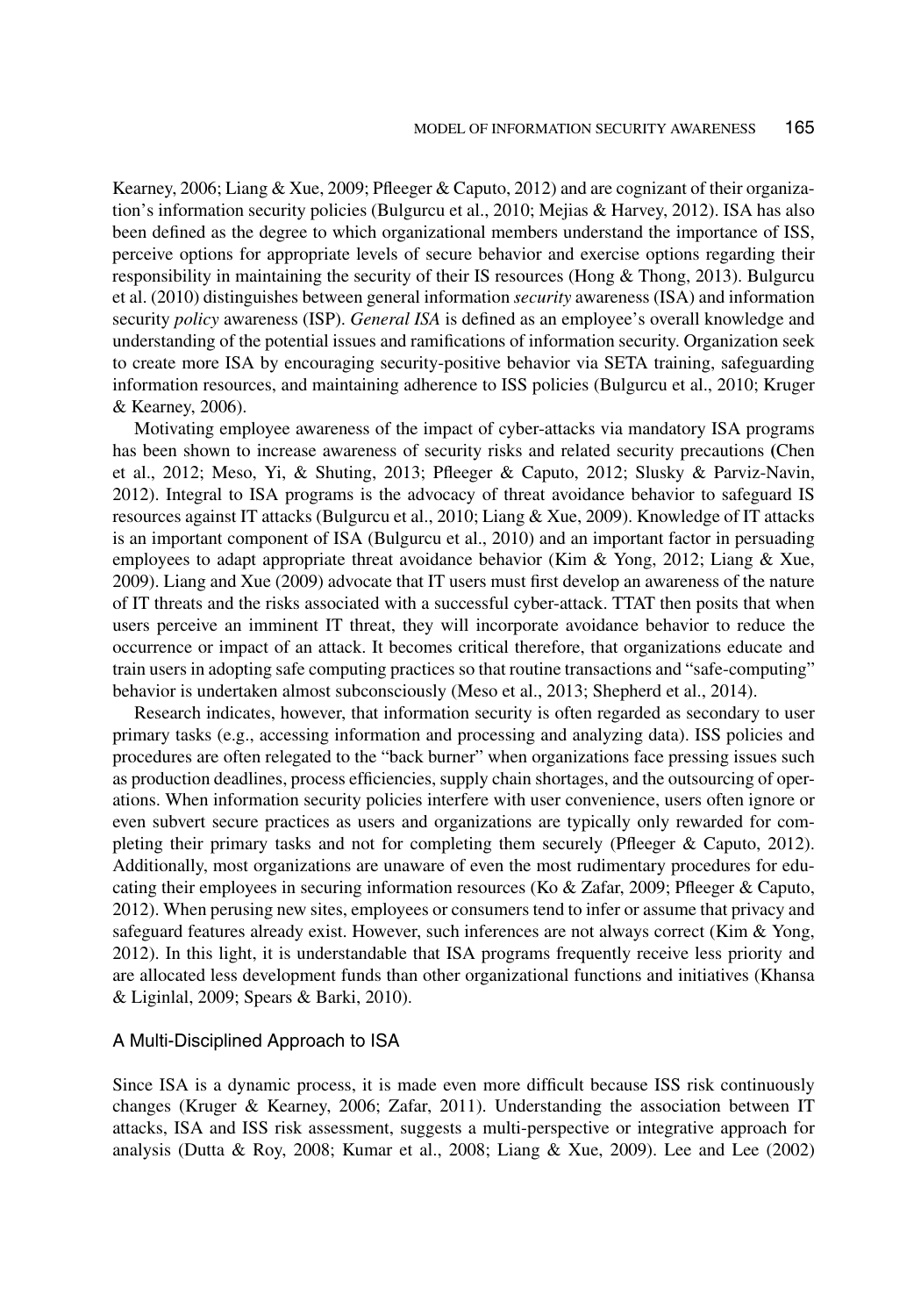and Lee, Lee, and Yoo (2003) developed holistic research models using attacker deterrence behavior and social criminology to explain the influence of ISA programs with regard to ISS vulnerabilities and risk. Jenkins, Durcikova, Ross, and Nunamaker (2010) proposed three controls (i.e., technical, educational, managerial) in a multi-perspective approach to appraise IT attacks. Dutta and Roy (2008) advocate a multi-perspective approach to ISS that combines technical, organizational and behavioral components. Siponen (2000) recommends two categories for improving ISA: frameworks categories (e.g., engineering disciplines) and content categories (e.g., interdisciplinary or non-engineering). The NIST (2006) recommends three criteria for assessing IT threats with regard to ISA: management security, operational security, and technical security (Stonebumer, Goguen, & Feringa, 2002). Bulgurcu et al. (2010) state that organizations enhance the success of their ISA programs when both technical and socio-organizational factors are considered. With the emergence of new and more pervasive IT, ISA programs encourage users to maintain security-positive behavior that supports their information security mission and regulatory compliance (Kim & Young, 2012; Kruger & Kearney, 2006).

This article posits that the analysis of IT threats from multiple perspectives provides a useful framework to explain the complexity of how organizations assess IT attacks, how threat avoidance behavior is incorporated into ISA programs and how ISA is associated with the assessment of ISS risk. Based on this literature, three perspectives (*technical knowledge, organizational impact*, and *attacker assessment*) are discussed and how they contribute to the understanding of IT attacks and the threat avoidance behavior inherent in ISA programs. (Figure 1). The association between ISA and the assessment of ISS risk is then explored.

## Technical Knowledge

The largest volume of research relating to IT attacks appears to originate from the fields of computer engineering and computer science. These disciplines provide the requisite technical knowledge that is fundamental to understanding how IT system attacks are designed and executed



FIGURE 1 Proposed ISA and ISS Risk Assessment model.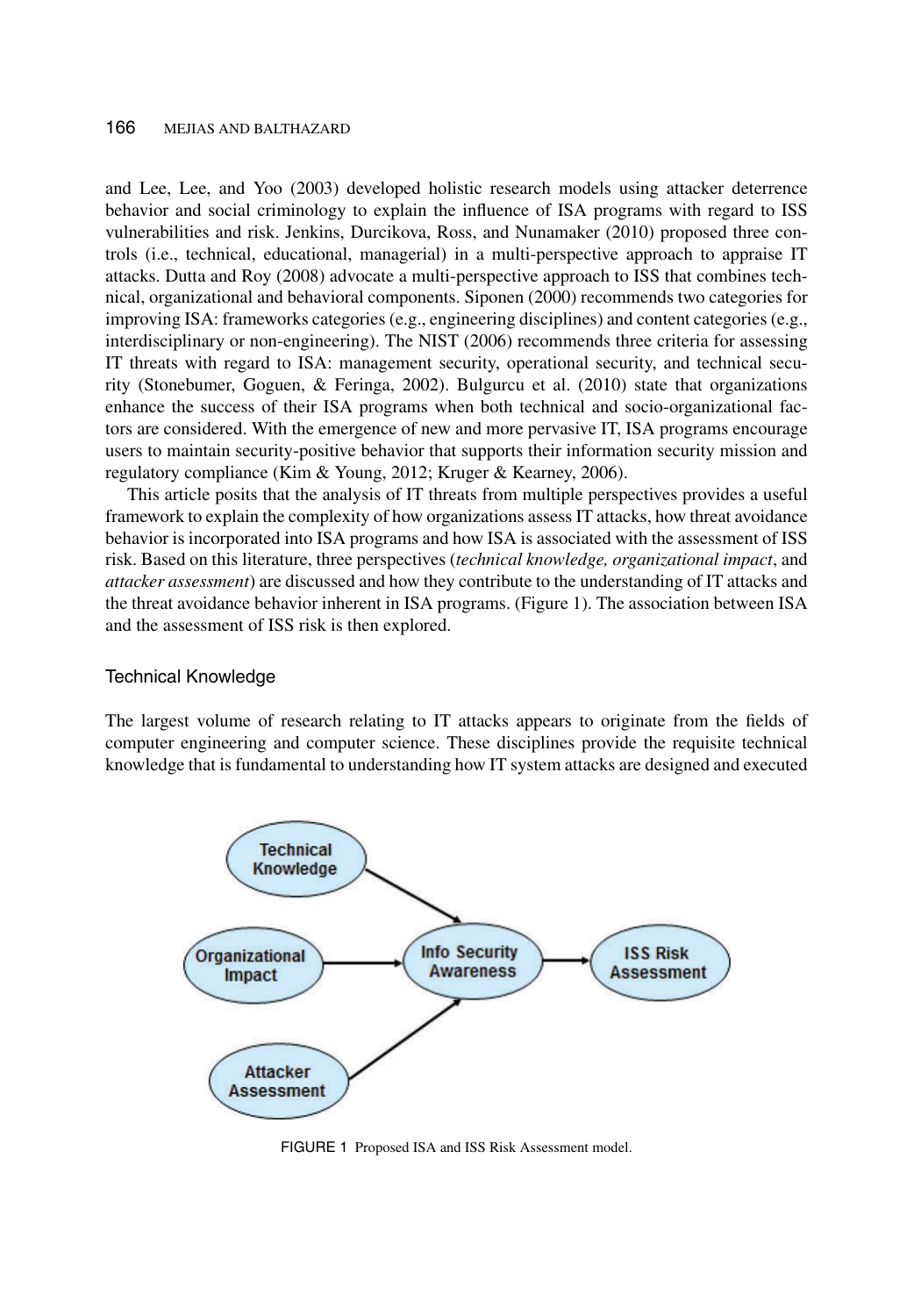and the IT controls that are recommended to avoid or mitigate system vulnerabilities. *System attacks* and *system vulnerabilities* are the two most prominent components that enhance *technical knowledge* of cyber-attacks (Ciampa, 2012; Goulder, 2011; Whitman & Mattord, 2012).

## System Attacks

*System attacks* refer to the materialization of discreet or multiple cyber-threats on information systems, computer networks, and organizational information resources. System attacks may be undertaken by groups, entities, processes, or individuals that seek to alter or destroy IT assets in order to inflict damage and malfunction (Ciampa, 2012; Goulder, 2011; Whitman & Mattord, 2012). If successful, cyber-attacks may destroy or limit the functionality and availability of IS resources which may disrupt or destroy the critical operations of an organization. Cyberattackers are continuously developing new skills and sophisticated exploits that are changing the "threatscape" with regard to emerging technologies and new user applications (McGavran, 2009; Schuessler, 2013). Knowledge of the operational underpinnings of cyber-attacks contributes to a technical understanding of IT system attacks (Ciampa, 2012; Goulder, 2011**)**.

## System Vulnerabilities

The term s*ystem vulnerabilities* refers to any weaknesses in the operating system, application software, network, or general ISS architecture that can be exploited to compromise a system's security and increase the probability of a cyber-attack. When system vulnerabilities are successfully exploited, cyber-threats materialize as cyber-attacks. System vulnerabilities include weak passwords, weak encryption, poor perimeter and network security, programming defects, hacker "backdoors" and lack of ISA training to name a few (Goulder, 2011; Whitman & Mattord, 2012). Two major types of vulnerabilities are *hard* (i.e., weakness in released software that are resolved with patches) and *soft* vulnerabilities (i.e., configuration errors in systems, networks) (Goulder, 2011). The existence of IS vulnerabilities continues to be one of the most important determinants of malicious IT attacks against compromised IS networks (Ciampa, 2012).

While IS vulnerabilities have existed before the advent of the Internet, the current proliferation of new technologies and user applications are increasingly being exploited within the current cyber-landscape (Hong & Thong, 2013; McGavran, 2009). Knowledge of the sources of system and network weaknesses contributes to better, technical understanding of cyber-attacks. Drawing from the fields of computer science and the feedback loop components of cybernetic theory (Carver & Scheier, 1982) this study posits that knowledge of system attacks and system vulnerabilities enhances a technical understanding of cyber-attacks and contributes to increased ISA of IT attacks (Mejias, 2012; Pfleeger & Caputo, 2012). Therefore, the following hypothesis is proposed:

 $H_{1,0}$ : Technical knowledge of IT attacks is positively associated with ISA.

Subsequently, the following hypotheses are proposed:

- H1.1: Knowledge of *system attacks* is positively associated with technical knowledge of IT attacks.
- H1.2: Knowledge of *system vulnerabilities* is positively associated with technical knowledge of IT attacks.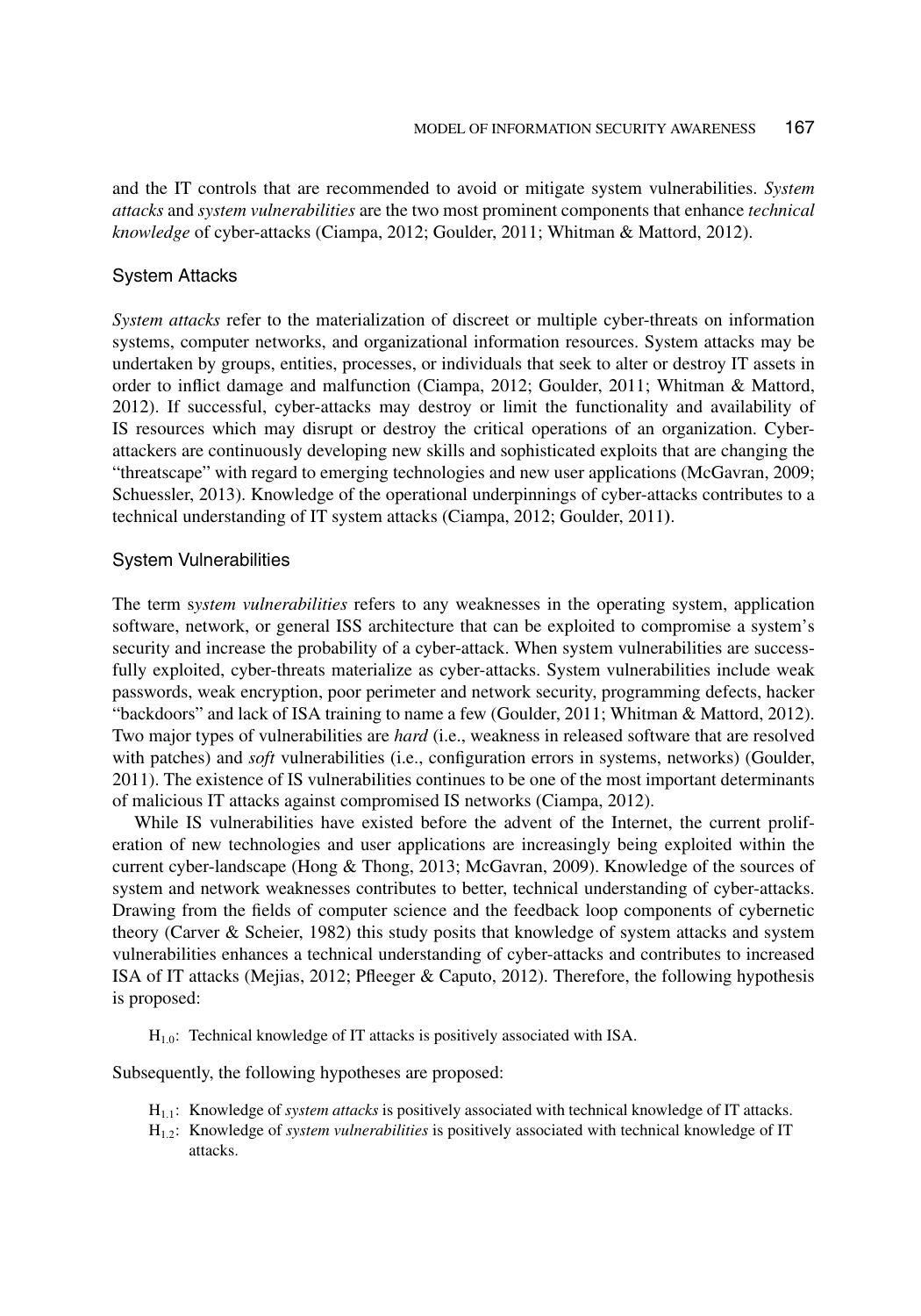## Organizational Impact

Traditionally in the United States, and increasingly in other countries, the business sector has financed the IS infrastructures that support organizational telecommunication and IS resources (Khansa & Liginlal, 2009; Shackelford, 2010). Approximately 80% to 90% of critical infrastructure and telecommunication networks are owned and maintained by the private business sector (U.S. Dept. of Homeland Security, 2013). As organizations are both supported and empowered by technology, the consequences of a successful IT attack on civil, governmental, private IS networks, and newer consumer-based technologies are profound (McGavran, 2009; Pfleeger & Caputo, 2012). Interestingly, the *type* of cyber-attack employed is less important than the impact of such an attack as the intended goal is the disruption of services and processes and the potential generation of financial and personal losses for an organization (Denning & Denning, 2010; Khansa & Liginlal, 2009). Evaluating which IT assets are critical to supporting key operations and assessing the impact of a cyber-attack on the financial profitability of organizations enhances the knowledge of the organizational impact of cyber-attacks.

## Critical IT Asset Evaluation

Critical IT asset evaluation is a key consideration to understanding the trade-off between the probability of a cyber-attack and the relative costs of safeguarding a particular IT asset (Bodin et al., 2008; Herath & Herath, 2014; Kumar et al., 2008). As IS architectures become more "open" and new technologies become more pervasive, it becomes impossible to protect all IT assets from all potential IT threats. The partitioning of IT assets into different risk categories assists management to understand their relative criticality to organizational operations (Mejias & Harvey, 2012; Whitman & Mattord, 2012). The analysis of existing IS safeguards and their ability to mitigate IT attacks also assists management to identify potential threat vulnerabilities (Gordon, Loeb, & Lucyshyn, 2012; Spears & Barki, 2010). While most organizations lack the resources to safeguard against a wide range of IT attacks, the identification and categorization of critical IT assets allows the appropriate level of protection to be allocated to safeguard those IT assets generating the greatest impact on organizational processes.

## Organizational Profitability

Cyber-attacks generate economic implications for existing and emerging technologies regardless of the nature or severity of the attack (Kumar et al., 2008; Pfleeger & Caputo, 2012). Cyberattacks are recognized not only for their technical impact, but their economic impact as well (Herath & Herath, 2014). Revenue, profitability and financial performance have been shown to be adversely affected by IT attacks (Cavusoglu, 2010; Geng & Lee, 2013; Khansa & Liginlal, 2009; Mukhopadhyay et al., 2013; Zafar, 2011). The intimidating range of cyber-attacks and hacker exploits now facing most organizations has the potential to disrupt commercial web sites, decrease organizational and individual productivity, reduce customer trust, restrict data access, and negatively affect revenues and profitability of existing and emerging technologies (Khansa & Liginlal, 2009; Whitman & Mattord, 2012). ISA initiatives that support threat avoidance behavior have been shown to positively affect profitability, productivity, and competitive advantage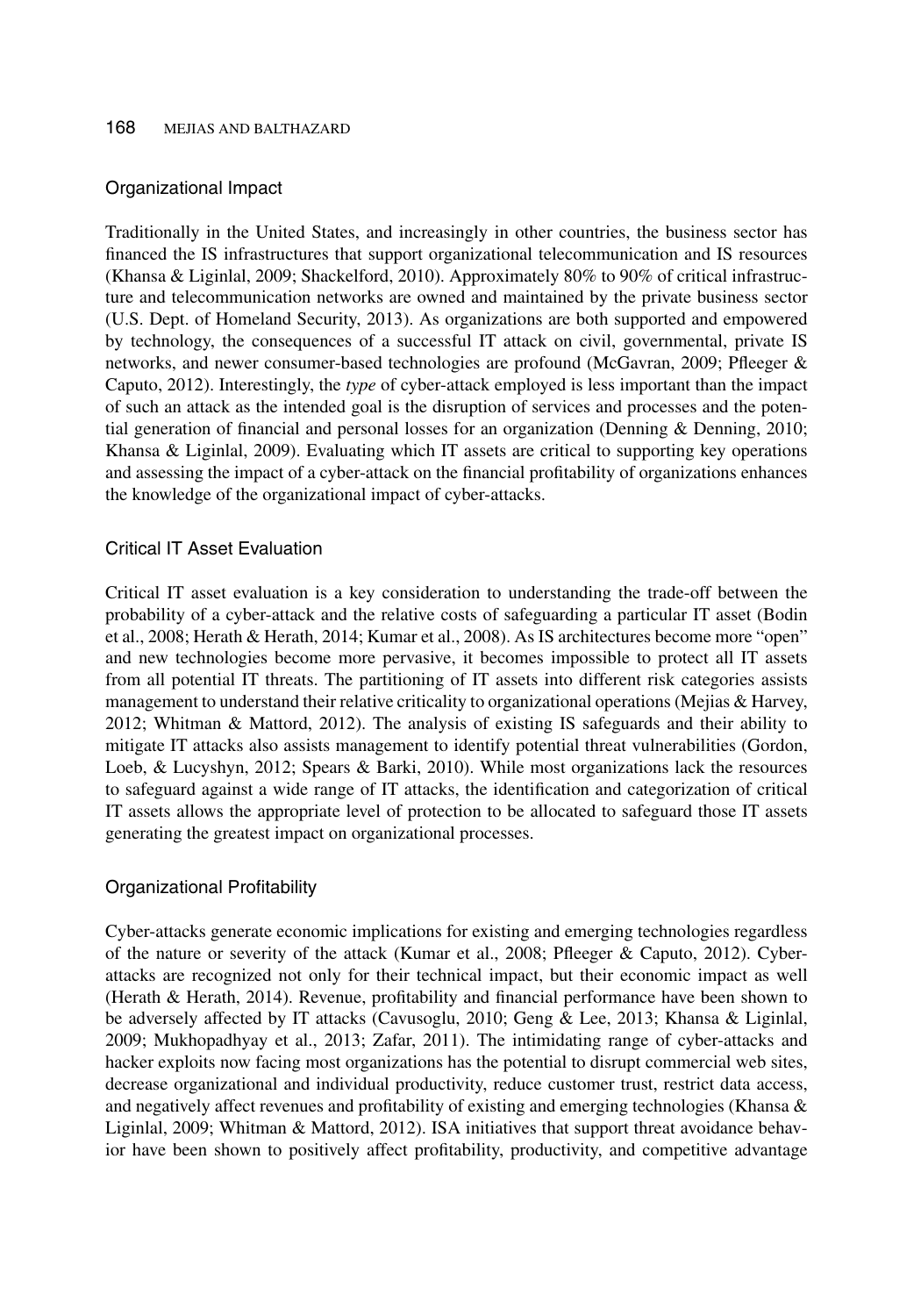(Khansa & Liginlal, 2009; Moore et al., 2011; Spears & Barki, 2010;). A reduction in the severity of successful cyber-attacks implies fewer monetary damages for attack targets, reduced negative publicity, and a favorable impact on organizational revenues (Cavusoglu, 2010; Khansa & Liginlal, 2009; Ko, Osei-Bryson, & Dorantes, 2009). Based on these considerations this study posits that the identification of critical IT assets and knowledge of the effect of cyber-attacks on organizational profitability enhances the assessment of the organizational impact of cyberattacks and contributes to the increased ISA of IT attacks. Therefore, the following hypothesis is proposed:

H2.0: Assessing the organizational impact of IT attacks is positively associated with ISA.

Subsequently, the following hypotheses are proposed:

- H2.1: *Critical IT asset evaluation* is positively associated with the organizational impact of IT attacks.
- H2.2: Knowledge of o*rganizational profitability* is positively associated with the organizational impact of IT attacks.

### Attacker Assessment

When IT attacks occur on existing or emerging technologies, analysis is often focused on the *technical* vulnerabilities of the targeted IT asset and less on the vulnerabilities relating to people, processes, and organizations (Pfleeger & Caputo, 2012; Spears & Barki, 2010). *Non-technical* factors underlying cyber-attacks have been increasingly considered to better understand the behavioral motivation and particular attack exploits employed by cyber-attackers (McGavran, 2009; Pfleeger & Caputo, 2012). IT countermeasures and safeguards may be more effective in deterring a particular cyber-attack when the behavioral motivation behind a particular attack is considered. As various cyber-exploits will target vulnerable IT assets and resources, organizations and individuals would be expected to employ threat avoidance behavior as described by TTAT in assessing attacker motivation, deterrence factors, and attacker profiles.

## Attacker Motivation

*Attacker motivation* is an ideology that compels attackers to target particular IT assets and system vulnerabilities for purposes of status, ego, rebellion, blackmail, exploitation, and revenge or to facilitate economic, political, or social harm and disruption (Radcliff, 2004; Sawik, 2013; Stonebumer et al., 2002). The theory of planned behavior suggests that individual behavior can be predicted from attitudes and subjective norms. Together with perceived behavior controls they may explain a particular and demonstrated action (Bulgurcu et al., 2010). Understanding the behavioral motivations behind a particular IT attack provides useful knowledge for organizations to better assess cyber-attackers and deter related threat exploits. An understanding of the motivation and capabilities underlying cyber-attacks assists organizations to reinforce threat avoid behavior, improve ISA (Bulgurcu et al., 2010; Radcliff, 2004), and improve the assessment of cyber-attack risk (Hong & Thong, 2013; Stonebumer et al., 2002).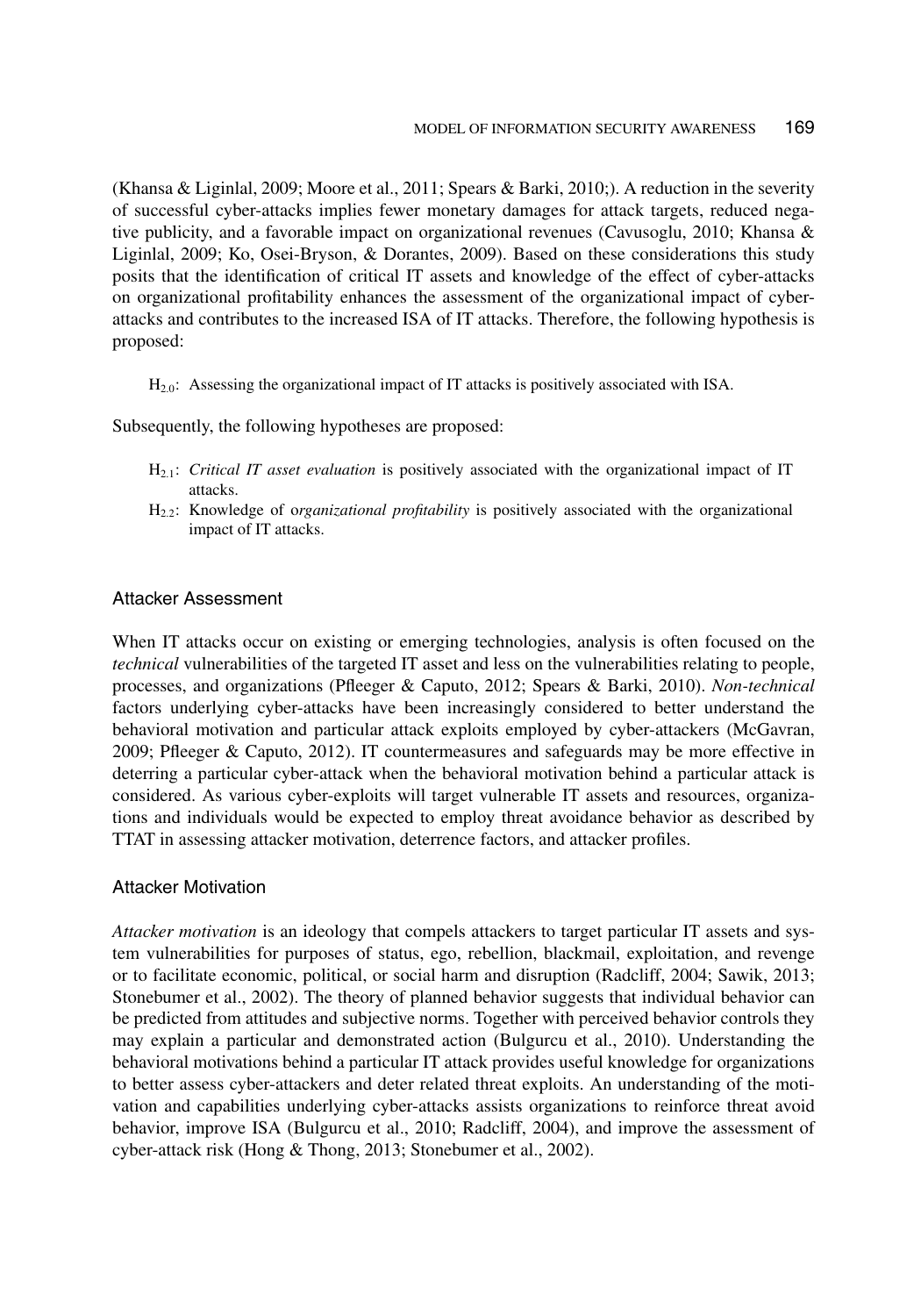#### Deterrence Factors

*Deterrence factors* refer to the various actions, countermeasures, or IT controls developed to prevent intrusions or mitigate the impact of a successful cyber-attack (Ciampa, 2012; Sawik, 2013). Deterrence factors frequently refer to *technical* countermeasures such as anti-virus software, encryption, strong passwords, biometric scans, secure sites, firewalls, intrusion protection systems, redundancy, and honeypots to name a few (Sawik, 2013; Schuessler, 2013; Whitman & Mattord, 2012). *Non-technical* measures such as ISP, information assurance (IA), IT controls, SETA training, and disaster recovery planning are also considered effective deterrence strategies (Chen et al., 2012; Ciampa, 2012; Geng & Lee, 2013; He, Yang, & Yang, 2013; Meso et al., 2013; Yuan, et al., 2010; Zhao et al., 2013). Non-technical deterrence penalties such as lawsuits, prosecution, incarceration, and fines have also been employed to dissuade hackers from attacking vulnerable IT targets (Geng & Lee 2013; Png, Wang, & Wang, 2008).

New generation cyber-attacks target IT assets and system vulnerabilities with the least technical deterrence and with the least probability of detection (Goulder, 2011; Rees et al., 2011; Whitman & Mattord, 2012). Various studies demonstrate that deterrence measures reduce cyberattacks and IT security incidents (Png & Wang, 2009; Png et al., 2008) and prove useful in understanding the motivations underlying malicious IT attacks (Bulgurcu et al., 2010). From an attacker's viewpoint, the exploitation of a system vulnerability discovered in a new or emerging technology should generate a greater likelihood of success with less effort and a reduced risk of deterrence (Denning & Denning, 2010; Png & Wang, 2009; Rees et al., 2011). GDT posits that deviant behavior (e.g., cyber-attacks) can be deterred if potential offenders fear detection and punishment (D'Arcy & Herath, 2011). Organizations that employ ISA, SETA and computer monitoring programs all serve as deterrents to reduce computer misuse (Rees et al., 2011; Shepherd, et al., 2014). Since laws or regulations may not adequately prevent cyber-attacks, the concept of deterrence as a threat avoidance behavior to reducing IT attacks has gained increasing prominence (Bulgurcu et al., 2010; Chen et al., 2012; Shepherd et al., 2014).

## Attacker Profiles

*Attacker profiles* refer to a particular set of attributes, methods, techniques, and patterns of attacks employed by cyber-attackers when targeting a particular IT asset or vulnerability (Goulder, 2011; Simpson et al., 2010; Williams et al., 2006). Attackers seek the weakest security so that their patterns of intrusion are "target of opportunity" attacks (Radcliff, 2004). Additionally, attackers seek the least intrusive intervention for accessing IT assets with the least probability of detection (Denning & Denning, 2010; Radcliff, 2004). Williams et al. 2006, developed attacker profiles to detect cyber-attacks via pattern classifications of known and authentic attack models. Chirita, Wolfgang, and Zamfir (2005) propose metrics for analyzing rating patterns of cyber-attackers so that their potential for attack behavior could be profiled and deterred. The closer an attacker imitates a known attack model or profile, the closer the chance of detection (Rees et al., 2011). Since human behavior is complex, understanding patterns of potential cyber-attackers particularly with regard to new and emerging technologies is useful in developing behavioral profiles for understanding cyber-attacks (Radcliff, 2004; Rees et al., 2011). Knowledge of attacker behavior also assists organizations in developing threat avoidance strategies to determine which IS resources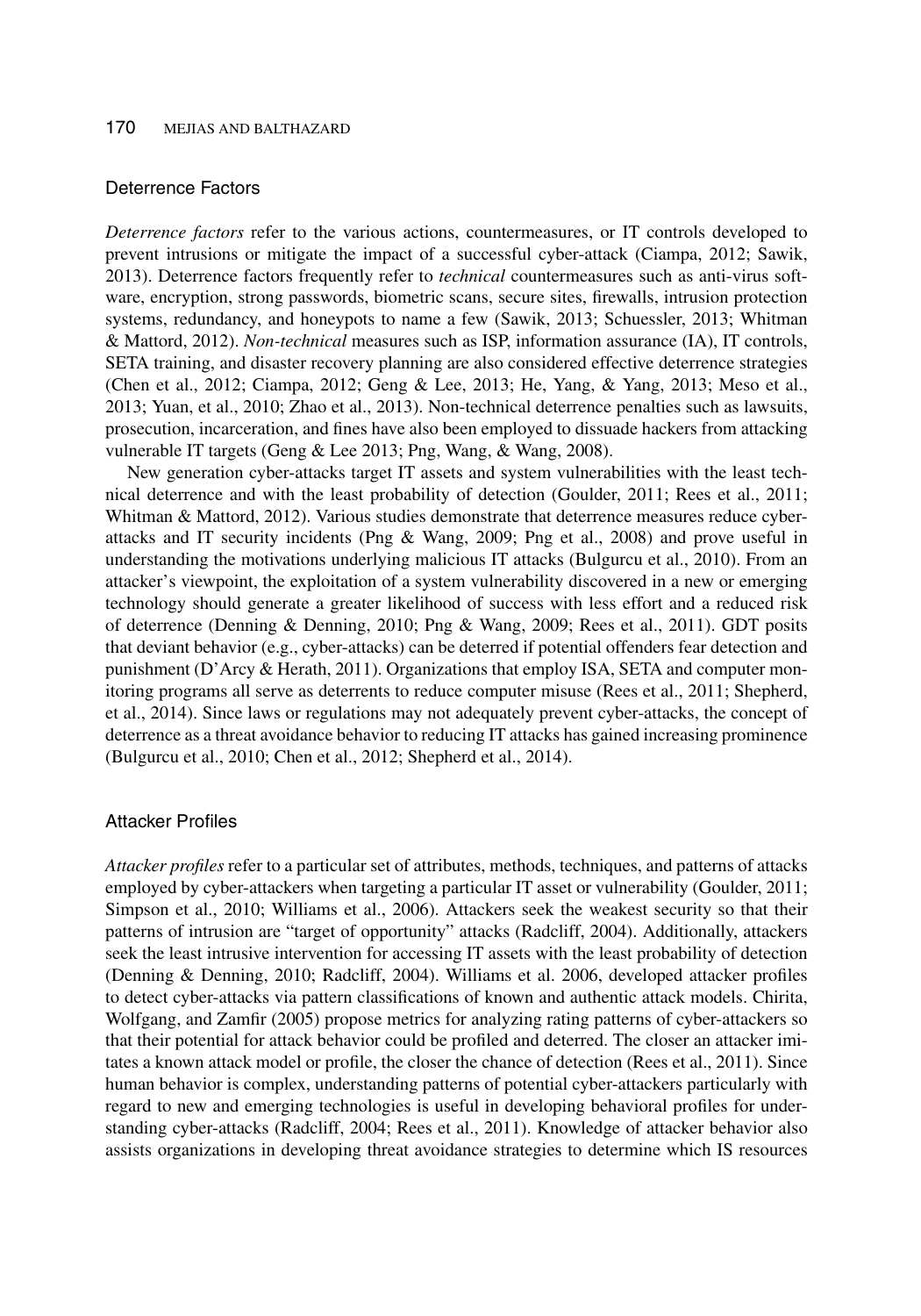would most likely be targeted (Simpson et al., 2010). Drawing from general deterrence theory this study posits that knowledge of attacker motivation, deterrence factors, and attacker profiles enhance attacker assessment of IT attacks and contributes to increased ISA of IT attacks. Therefore, the following hypothesis is proposed:

H3.0: *Attacker assessment* of IT attacks is positively associated with ISA.

Subsequently, the following hypotheses are proposed:

- H3.1: Knowledge of *attacker motivation* is positively associated with attacker assessment of IT attacks.
- H3.2: Knowledge of *deterrence factors* is positively associated with attacker assessment of IT attacks.
- H3.3: Knowledge of *attacker profiles* is positively associated with attacker assessment of IT attacks.

Information System Security (ISS) Risk Assessment

Assessing cyber-risk from the impact of a successful cyber-attack is fundamentally different from risk assessments relating to accidents or other phenomena that display inherently random failures (Guikema & Aven, 2010; Mukhopadhyay et al., 2013; Zafar, 2011). The ISS assessment risk process entails the ongoing identification of security threat vectors and vulnerabilities from new and emerging technologies with calculations for costs from a range of ISS countermeasures (Gordon et al., 2012; Khansa & Liginlal, 2009; Mukhopadhyay et al., 2013; Rees et al., 2011; Schuessler, 2013; Zhao et al., 2013).

Information security risk is often expressed as a combination of likelihood and impact (Pfleeger & Caputo, 2012). ISS risk assessments identify which IT assets support the most critical operations of an organization, the probability of damage to those IT assets, possible perpetrators of the malicious IT, estimates of recovery costs, related costs of network downtime, network unavailability, and related avoidance or mitigation to deter such cyber-attacks (Chen et al., 2011; Guikema & Aven, 2010; Png & Wang, 2009; Whitman & Mattord, 2012). A risk assessment of potential cyber-attacks is critical in identifying appropriate IS policy countermeasures, risk mitigation strategies and arriving at cost-effective defensive measures for minimizing risk and costs to the organization (Guikema & Aven, 2010; Mejias & Harvey, 2012; Puhakainen & Siponen, 2010; Zafar, 2011; Zhao et al., 2013). Only recently has the IS literature addressed the concept of ISS risk as related to ISA (Chen, Kataria, & Krishman, 2011; Jenkins et al., 2010; Pfleeger & Caputo, 2012; Spears & Barki, 2010).

As ISA is an ongoing process, motivating appropriate threat avoidance behavior toward new and emerging IT threats improves the assessment of ISS risk (Jenkins et al., 2010; Kruger & Kearney, 2006; Puhakainen & Siponen, 2010; Spears & Barki, 2010). The most general versions of ISS Risk Assessment models are based on decision science models which considers risk as a probability distribution of positive and negative outcomes (Bodin et al., 2008; Herath & Herath, 2014). Guikema and Aven (2010) analyzed ISS risk models that used game theory, probabilistic risk analysis and models that ignored individual attack probabilities and proposed an integrative ISS risk assessment. Chen et al. (2011) developed models to assess the failure risk of network availability due to software vulnerabilities by demonstrating the value of using diverse computer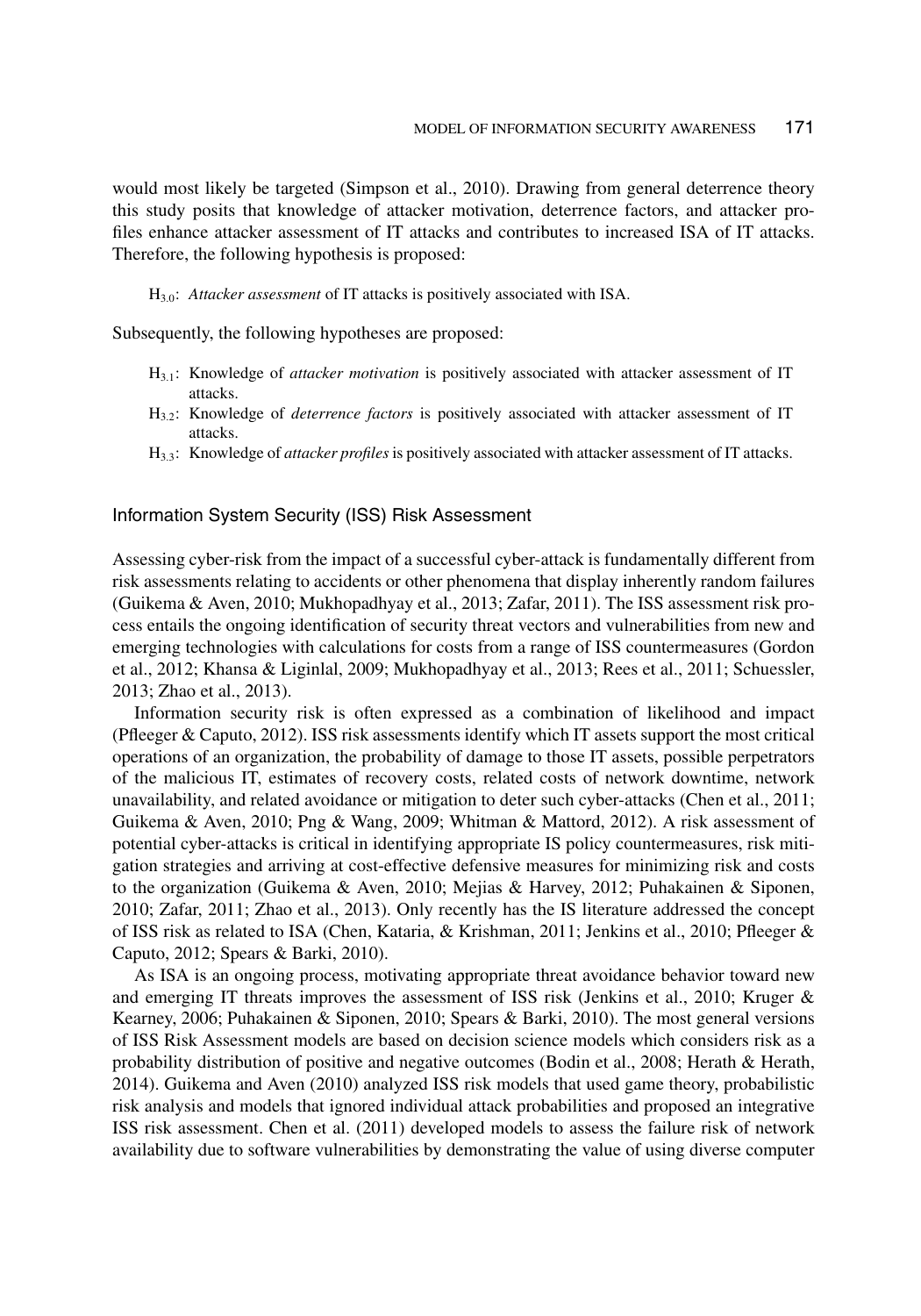

FIGURE 2 ISA-ISS risk assessment model with hypotheses.

configurations. Despite a realization of the importance of effective ISS since the 1990s, a scarcity continues in the leading IS journals of empirical studies relating to ISA and its association with the assessment of ISS risk (Bulgurcu et al., 2010; Guikema & Aven, 2010; Jenkins et al., 2010; Ko & Zafar, 2009). TTAT theory posits that as users become more aware of IT threats via ISA, they develop a better appraisal of ISS risk. Subsequently, they engage in threat avoidance behavior and coping behavior to distance themselves from a particular malicious or undesirable IT state (Liang & Xue, 2009; Mukhopadhyay et al., 2013). Therefore, it would be reasonable to assume that an increased awareness of IT attacks via the threat avoidance component in ISA programs would compel organizations and individuals to utilize appropriate risk assessment strategies to avoid cyber-attacks and safeguard their IS assets. Therefore the following hypothesis is proposed:

H4.0: *Information security awareness* of IT attacks is positively associated with the *assessment of ISS risk*.

Based on the previous discussion, Figure 1 is expanded to include the seven aforementioned first order constructs grouped into their respective second order constructs of *technical knowledge, organizational impact*, and *attacker assessment* (Figure 2). The association between these constructs using CFA and structural equation modeling is now explored for hypotheses testing.

## **METHODOLOGY**

Instrument and Participants

A pilot questionnaire instrument based on the current ISS literature was initially distributed to 98 undergraduate business students from a large Midwest university for the purposes of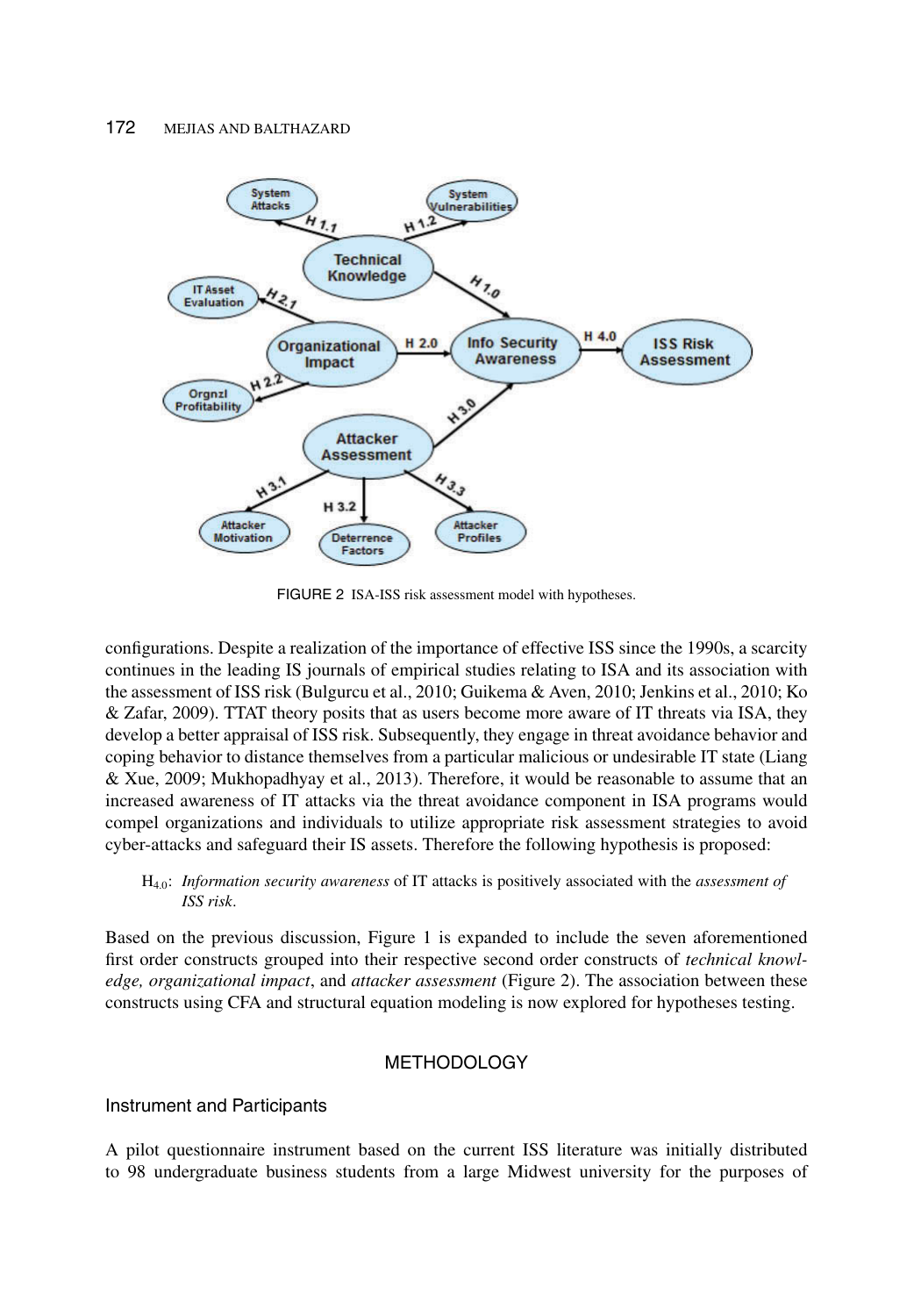instrument refinement, data analysis, and exploratory factor analysis. A final expanded and refined 116-item questionnaire instrument was ultimately developed and distributed to 445 ISS practitioners from industry, academia and governmental agencies within the West and Midwest United States. These respondents worked within the functional areas of technology, ISS, and/or IS technical support. Response to the paper-based questionnaire was voluntary with 245 of the 445 paper surveys (55.1%) returned (questionnaire available on request). The initial pilot study sample of 98 student respondents was excluded from the final data set of 245.

#### Measurement of Variables, Data Analysis, and Construct Validity

The seven first order constructs for each of the second order constructs (i.e., *technical knowledge, organizational impact, attacker assessment*) and the two endogenous constructs (*IS awareness, ISS risk assessment)* were measured and analyzed using 54 of the 116 survey items from the survey questionnaire. The remaining 62 survey items are beyond the scope of the current study and will be reported in subsequent research. All survey items used 7-point Likert scales. The data was examined for normality along skewness  $( $2.00$ ) and kurtosis  $( $5.00$ ) guidelines$$ (Ghiselli, Campbell, & Zedeck, 1981) and no violations from normality were noted. The validity of the scales and related constructs was assessed for convergent validity, internal consistency, and discriminant validity.

Convergent validity was assessed via CFA to determine if all indicator survey items loaded on and measured a single underlying construct. Survey items that generated poor factor loadings on their respective constructs or cross-loaded on other constructs were eliminated from the model. As indicated in Table 1, all indicator items clustered appropriately on their respective first order constructs and above the 0.50 threshold level indicating practical significance and evidence of convergent validity (Fornell & Larcker, 1981; Hair et al., 1995). The average variance explained (AVE) for each construct in the models for this study (Table 1) was well above .50 also indicating convergent validity (Fornell & Larcker, 1981). Internal consistency was assessed by computing composite reliability (CR) for each second order construct. Composite reliability considers the possibility that indicator or manifest variables generate different factor loadings and error variances. In contrast, traditional coefficient alpha reliability scales (e.g., Cronbach's alpha) consider such error variances to be equal (Hair et al., 1995). Composite reliability scores for all constructs (Table 1) were above the recommended value of .70 indicating a good to very good degree of inter-item reliability or internal consistency (Fornell & Larcker, 1981; Nunnally & Bernstein, 1994).

With regard to discriminant validity, Table 1 indicates that factor loadings were distinctly different from each other. In Table 2, *diagonal* values represent the square root of the AVEs for a particular construct while the *off-diagonal* values represent the correlations between constructs. As Table 2 indicates, all square roots (i.e., diagonal values) of the AVE between a particular construct were all greater than the correlations *(off-diagonal values)* shared by them and the other constructs (Fornell & Larcker, 1981). This indicated that the particular items within each construct shared more common variance than any variance shared with other constructs thereby, inferring discriminant validity (Anderson, 1987). Additionally, the correlations (i.e., off-diagonal values) between pairs of different constructs (e.g., system attacks vs. system vulnerabilities) were below the .85 threshold and significantly different from unity (1.0) indicating discriminant validity (Anderson, 1987; Fornell & Larcker, 1981). These validity checks confirm that our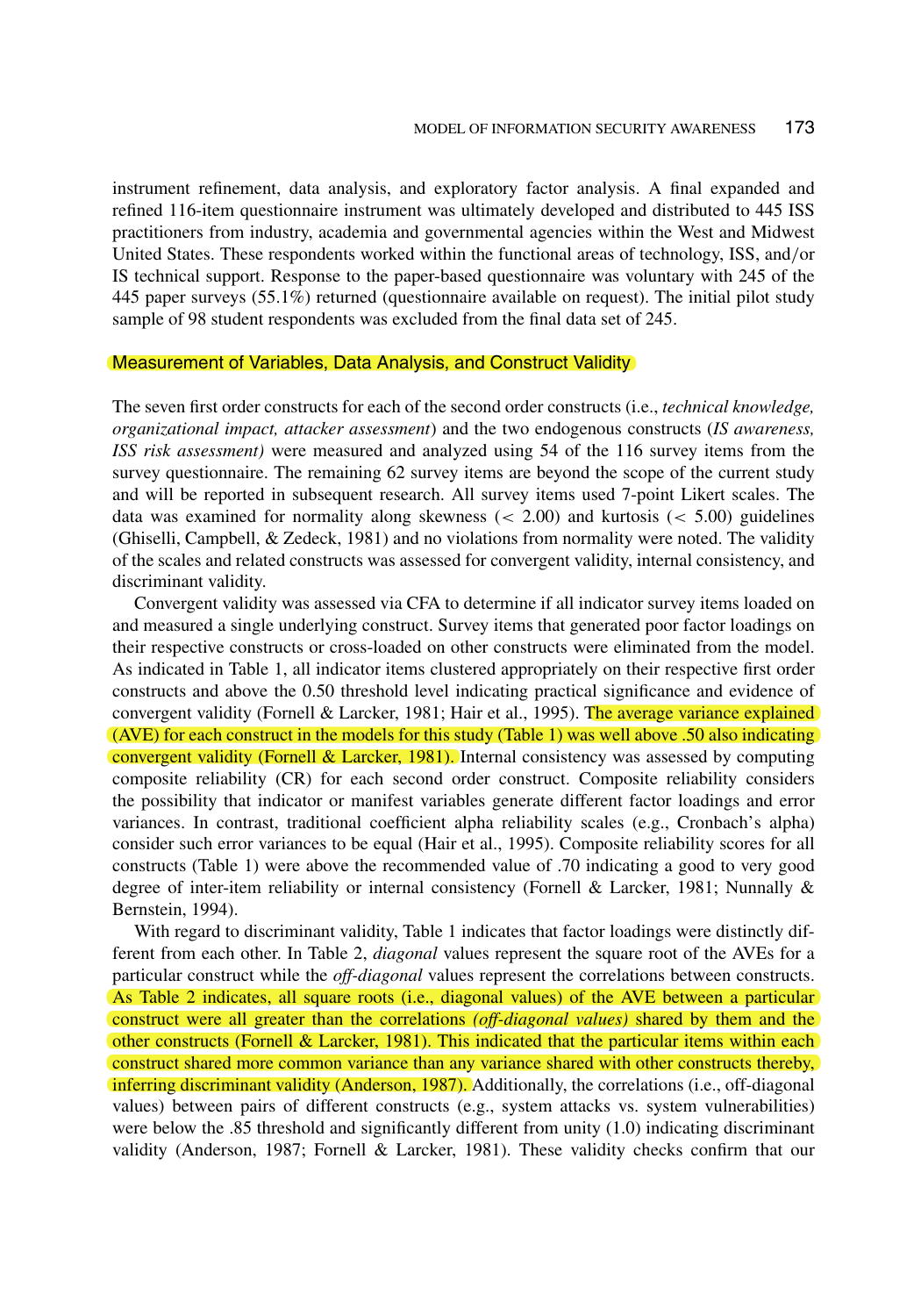|                  | Technical knowledge |                     |                                                    | Organizational impact |              |                |                |      |     |
|------------------|---------------------|---------------------|----------------------------------------------------|-----------------------|--------------|----------------|----------------|------|-----|
|                  | 1                   | $\overline{c}$      | AVE                                                | CR                    |              | $\mathfrak{1}$ | $\overline{c}$ | AVE  | CR  |
| <b>SA11</b>      | 0.116               | 0.859               |                                                    |                       | <b>CAE22</b> | 0.158          | 0.843          |      |     |
| <b>SA12</b>      | 0.388               | 0.769               |                                                    |                       | <b>CAE24</b> | 0.407          | 0.701          |      |     |
| <b>SA14</b>      | 0.411               | 0.696               | .606                                               | .82                   | <b>CAE25</b> | 0.072          | 0.807          | .618 | .83 |
| <b>SV15</b>      | 0.844               | 0.343               |                                                    |                       | <b>OP33</b>  | 0.899          | 0.222          |      |     |
| <b>SV16</b>      | 0.810               | 0.247               |                                                    |                       | <b>OP34</b>  | 0.866          | 0.130          |      |     |
| <b>SV17</b>      | 0.854               | 0.354               |                                                    |                       | <b>OP35</b>  | 0.810          | 0.187          | .738 | .89 |
| <b>SV19</b>      | 0.831               | 0.186               | .697                                               | .90                   |              |                |                |      |     |
|                  |                     | Attacker assessment |                                                    |                       |              |                |                |      |     |
|                  | $\mathfrak{1}$      | $\overline{2}$      | $\mathfrak{Z}$                                     | AVE                   | CR           |                |                |      |     |
| AM38             | 0.819               | 0.081               | $-0.013$                                           |                       |              |                |                |      |     |
| AM40             | 0.822               | $-0.004$            | 0.313                                              |                       |              |                |                |      |     |
| AM42             | 0.855               | 0.094               | 0.187                                              | .692                  | .87          |                |                |      |     |
| <b>DF45</b>      | 0.074               | 0.934               | 0.132                                              |                       |              |                |                |      |     |
| <b>DF46</b>      | 0.064               | 0.938               | 0.102                                              | .876                  | .93          |                |                |      |     |
| AP51             | 0.131               | 0.090               | 0.902                                              |                       |              |                |                |      |     |
| AP52             | 0.204               | 0.162               | 0.885                                              | .815                  | .89          |                |                |      |     |
|                  |                     |                     | Information security awareness ISS risk assessment |                       |              |                |                |      |     |
|                  | 1                   | $\overline{c}$      | <b>AVE</b>                                         | CR                    |              |                |                |      |     |
| ISA <sub>2</sub> | 0.934               | $-0.001$            |                                                    |                       |              |                |                |      |     |
| ISA3             | 0.933               | $-0.038$            |                                                    |                       |              |                |                |      |     |
| ISA4             | 0.655               | 0.267               | .724                                               | .89                   |              |                |                |      |     |
| <b>ISRA28</b>    | 0.006               | 0.833               |                                                    |                       |              |                |                |      |     |
| <b>ISRA29</b>    | 0.082               | 0.814               |                                                    |                       |              |                |                |      |     |
| <b>ISRA48</b>    | 0.121               | 0.823               | .678                                               | .86                   |              |                |                |      |     |

TABLE 1 Factor Loadings, Average Variance Explained (AVE), Composite Reliability (CR)

SA, system attacks; SV, system vulnerabilities; CAE, critical IT asset evaluation; OP, organizational profitability; AM, attacker motivation, DF, deterrence factors; AP, attacker profiles; ISA, information security awareness; ISRA, information systems security risk assessment; AVE, average variance explained; CR, composite reliability. Rotation method: varimax with Kaiser normalization.

scales exhibited good psychometric properties (Nunnally & Bernstein, 1994) and that structural equation modeling was appropriate and justifiable for testing the research model depicted in Figure 2.

## **RESULTS**

## Confirmatory Factor Analysis (CFA) Models

CFA models were initially developed and tested for each of the three, second order constructs*.* The seven first order constructs (e.g., s*ystem attacks, IT asset evaluation, attacker motivation,*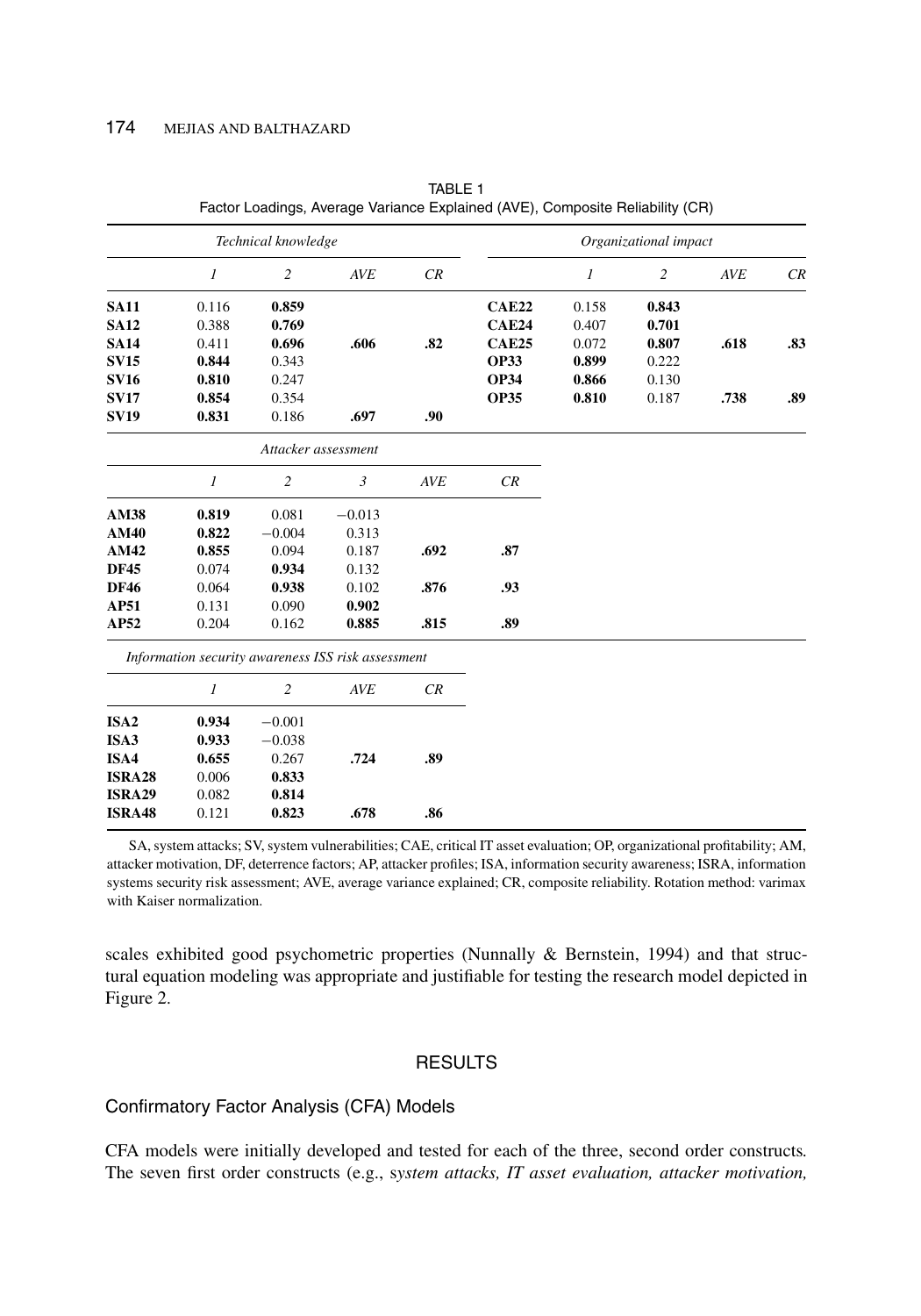| Technical knowledge                                      | System attacks         | System vulnerabilities       |                   |
|----------------------------------------------------------|------------------------|------------------------------|-------------------|
| System attacks                                           | .78                    |                              |                   |
| System vulnerabilities                                   | .647                   | .84                          |                   |
| Organizational impact                                    | Critical IT evaluation | Organizational profitability |                   |
| Critical information technology (IT)<br>asset evaluation | .79                    |                              |                   |
| Organizational profitability                             | .429                   | .86                          |                   |
| Attacker assessment                                      | Attacker motivation    | Deterrence factors           | Attacker profiles |
| Attacker motivation                                      | .83                    |                              |                   |
| Deterrence factors                                       | .172                   | .94                          |                   |
| Attacker profiles                                        | .327                   | .195                         | .90               |

TABLE 2 Discriminant Validity: Square Root of AVE of Construct Correlations for Second-Order Constructs

*etc.*) were modeled together to confirm that they loaded appropriately on their respective second order constructs. This approach provided evidence of measurement efficacy and reduced the likelihood of confounds in structural equation modeling due to measurement error (Anderson, 1987). First and second order CFA models were assessed for feasibility of parameter estimates, appropriateness of standard errors and statistical significance of estimates to assure that they exhibited the correct sign and size and were consistent with the underlying theory.

First-and second-order CFA models revealed no excessively large or small standard errors (which would indicate a poor model fit). Standardized residual co-variances for all CFA models were within the  $\pm$  2.58 threshold (Byrne, 2009). In assessing the CFA models, the Chi-square statistic  $(\chi^2)$ , *p* values, and the following fit indices were reported: relative fit index (RFI), incremental fit index (IFI), Tucker-Lewis index (TLI) comparative fit index (CFI) and the root mean square error of approximation (RMSEA). RMSEA for all CFA models was below the recommended 0.10 threshold limit (Browne & Cudeck, 1993). As presented in Table 3, the and *p*-values for the second order CFA models (Figure 3) were recorded at the desired  $p < .10$  level. CFA models with these significance levels are not rejected since the statistic has traditionally been shown to be sensitive to sample size (Arbuckle & Wothke, 1999; Sharma, 1996) often yielding significant results for larger sample sizes and insignificant results for smaller sample sizes (Gulliksen & Tukey, 1958).

Given the sensitivity of the statistic to sample size, researchers have subsequently used other fit indices (Sharma, 1996). For example, in empirical analyses it is common practice to evaluate models using a to degrees of freedom (*df*) ratio ( $\chi^2/df$ ) rather than using an insignificant value (Bentler & Bonnet, 1980). All CFA models in our study generated  $\chi^2/df$  ratios that were below the upper threshold of 3.00 (Browne & Cudeck, 1993). As illustrated in Figure 3, individual second order CFA models indicated good to excellent fit with most indices approaching or exceeding the 0.90 benchmark (Hair et al., 1995). All standardized regression coefficients for second order constructs were significant at the .05 level or better. The RMSEA indices for all CFA models were below the recommended 0.10 threshold (Browne & Cudeck, 1993). Standardized residual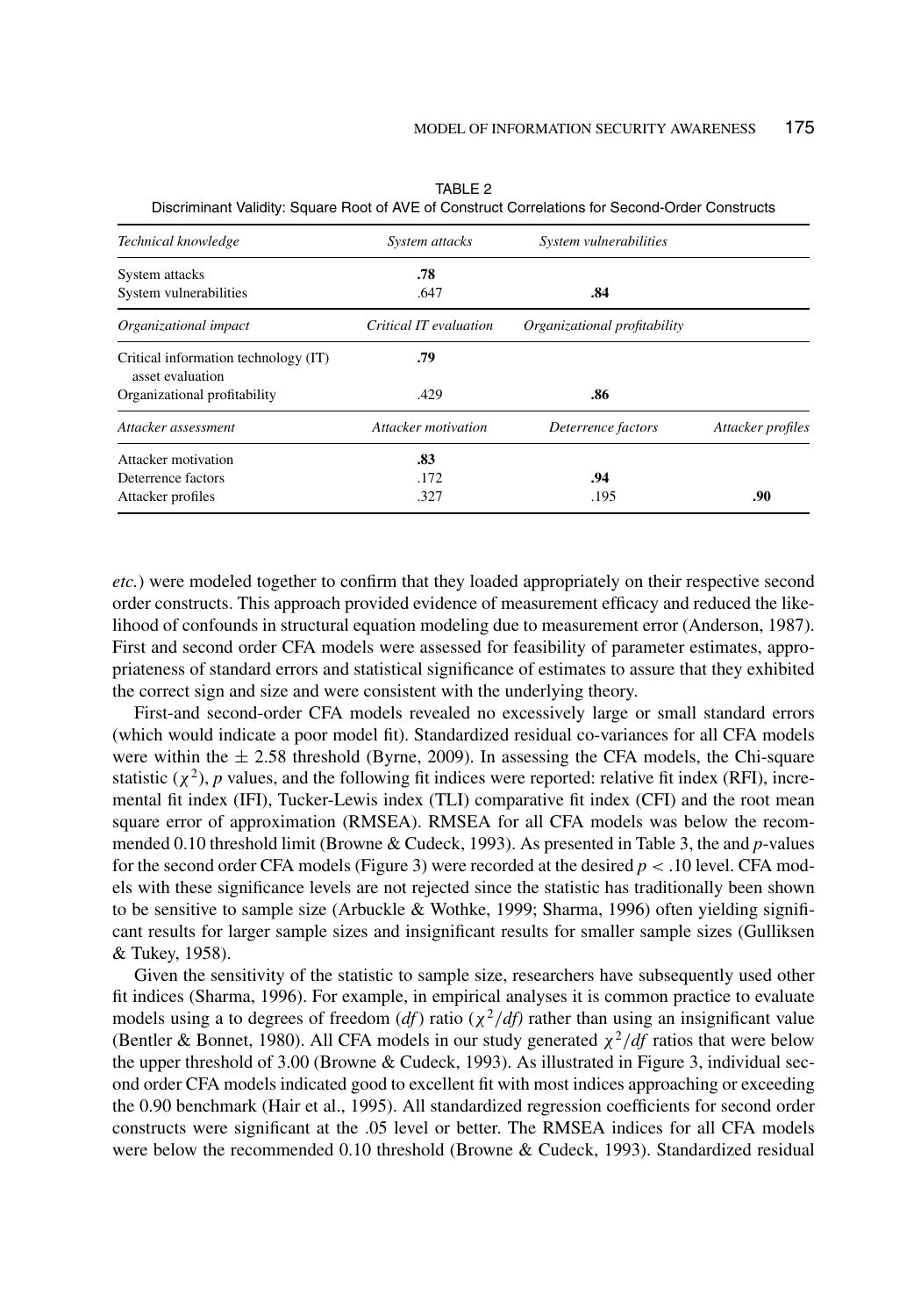| Fit statistic | <b>Technical</b><br>knowledge | Organization<br>impact | Attacker<br>assessment | <b>ISS-ISS Risk</b><br>Assessment model |
|---------------|-------------------------------|------------------------|------------------------|-----------------------------------------|
| $\chi^2$      | 39.70                         | 20.40                  | 44.90                  | 200.80                                  |
| $p$ value     | .01                           | .01                    | .001                   | .01                                     |
| $\chi^2/df$   | 2.83                          | 2.50                   | 2.93                   | 1.99                                    |
| RFI           | .925                          | .913                   | .891                   | .861                                    |
| IFI           | .976                          | .980                   | .960                   | .908                                    |
| TLI           | .950                          | .946                   | .925                   | .871                                    |
| <b>CFI</b>    | .975                          | .979                   | .960                   | .905                                    |
| <b>RMSEA</b>  | .086                          | .079                   | .090                   | .063                                    |
|               |                               |                        |                        |                                         |

TABLE 3 Fit Statistics: Second-Order CFA Models and Final ISA-ISS Risk Assessment Model

RFI, relative fit index; IFI, incremental fit index; TLI, Tucker-Lewis index; CFI, comparative fit index; RMSEA, root mean square error of approximation.



FIGURE 3 Confirmatory factor analysis models: Technical knowledge, organizational impact, and attacker assessment.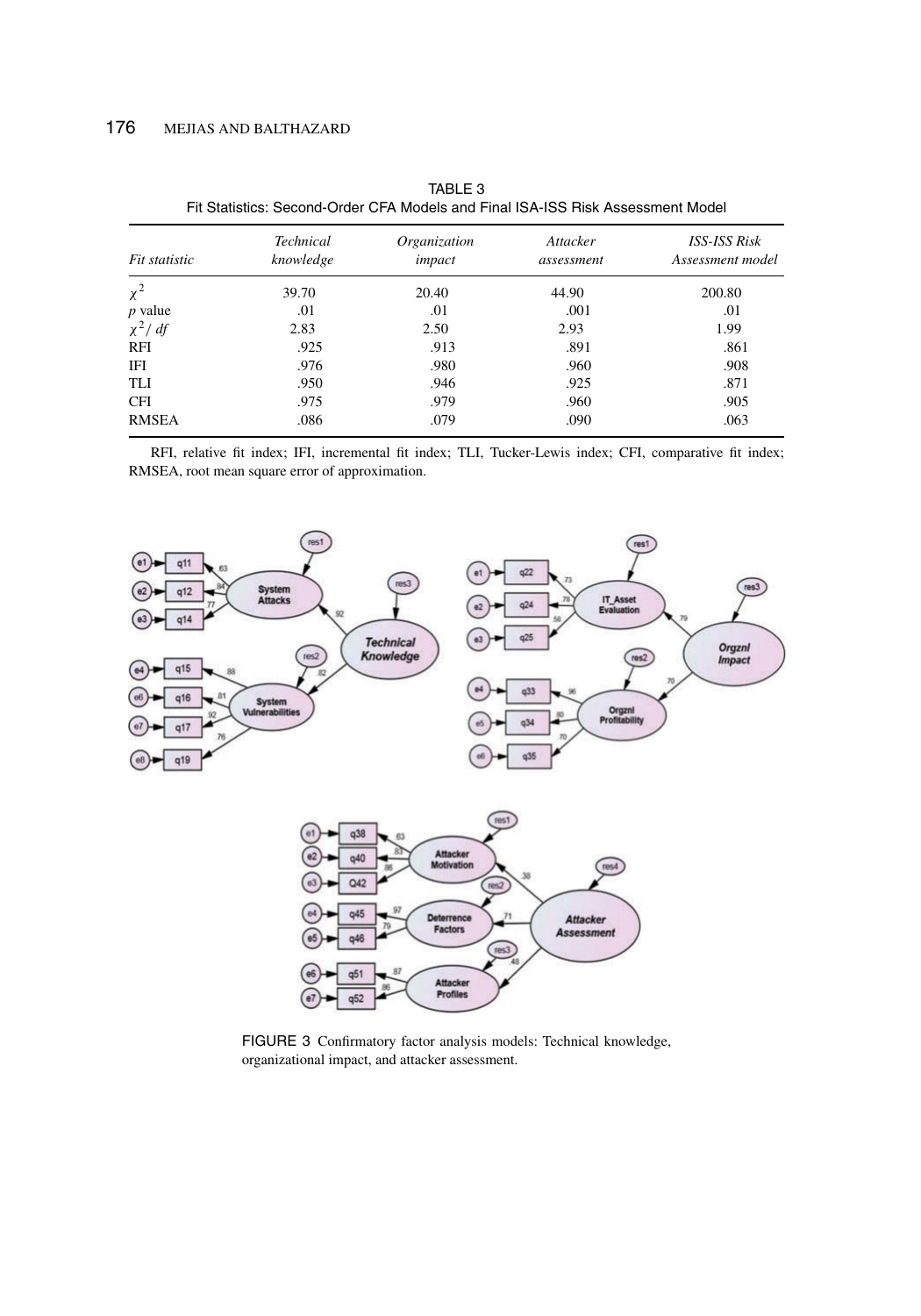co-variances for all CFA models displayed no unusually large indicator estimates that were greater than  $\pm$  2.58 indicating that the second order CFA models for the constructs were valid to include as second order constructs in the larger, final structural model.

#### Final Structural Model

A preliminary ISA-ISS risk structural model initially generated poor to moderate fit statistics and negative error variances. In cases where model refinement was required, indicator or survey items were assessed and deleted one at a time and the fit of the refined model was reassessed, reflecting the process of logical model building and model purification (Anderson, 1987; Hair et al., 1995). Based on the CFA results from the first and second order models, the final structural model (Figure 4) indicated no negative error variances and no unacceptable correlations ( $\geq 1.00$ ; Byrne, 2009). All indicator items generated measurement factor loadings at  $p < .05$  or better. All first order constructs generated significant standardized path coefficients on their respective second order constructs at  $p < .05$ . The final structural model generated good to very good fit indices (Table 3) with standardized path coefficients from all three second order constructs loading onto the construct *ISA* at  $p < .05$  or better. As shown in Figure 4, the path coefficient from technical knowledge to ISA ( $\beta$  = .33) was significant at the *p* < .05 level. The path coefficient from organizational impact to ISA ( $\beta$  = .44) was significant at the *p* < .01 level. The path coefficient from attacker assessment to ISA ( $\beta = .43$ ) was significant at the  $p < .05$  level. Finally, the path coefficient from ISA to ISS risk assessment was substantial  $(\beta = .61)$  and significant ( $p < .01$ ).



FIGURE 4 ISA-ISS Risk Assessment model with path coefficients.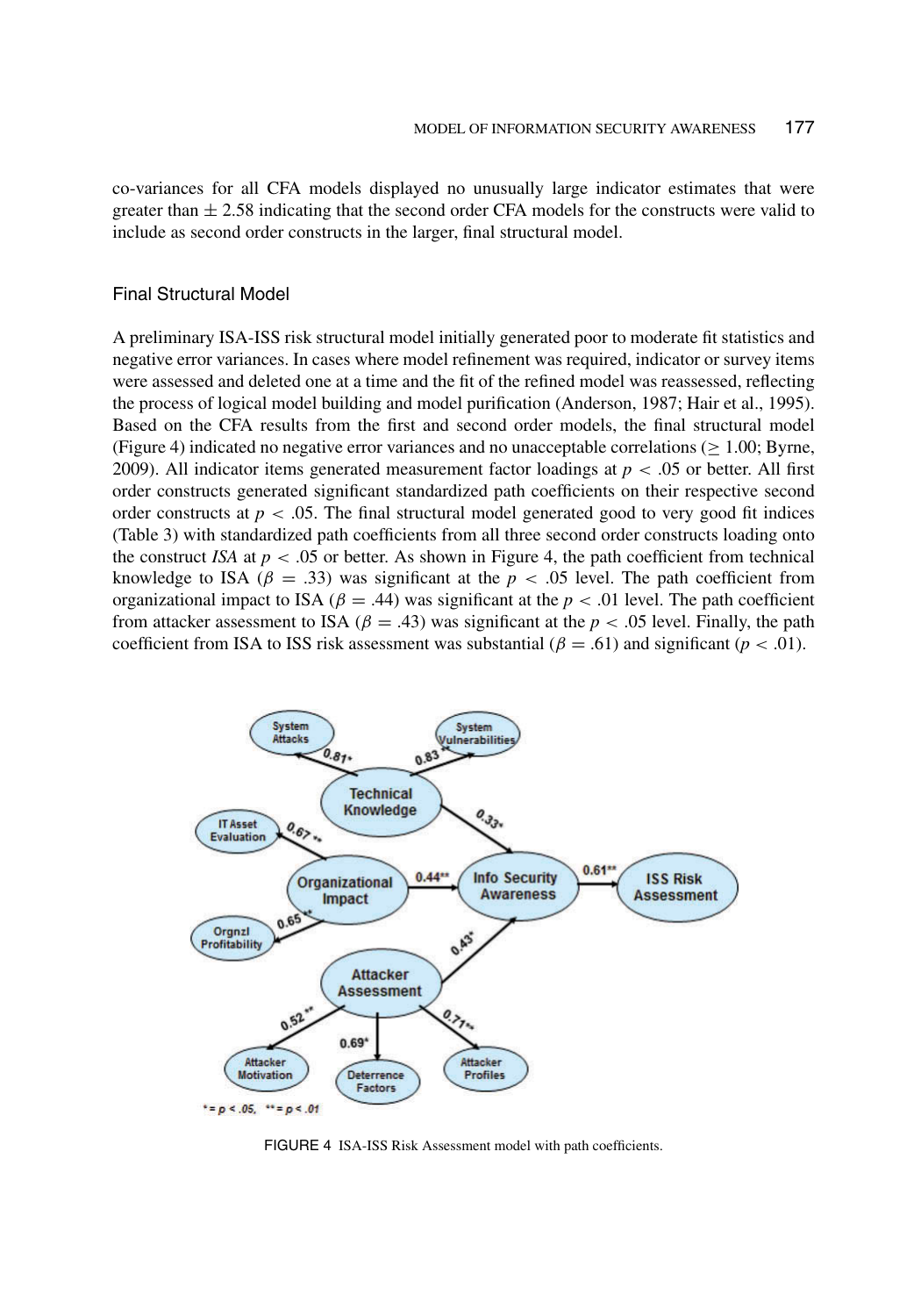## DISCUSSION OF RESULTS

This study identified three constructs: *technical knowledge, organizational impact* and *attacker assessment* that provided an integrated perspective of cyber-attacks and its association with ISA and ISS security risk assessment. The validation of our CFA models and related fit statistics indicate strong support for the final ISA-ISS Risk Assessment model. As summarized in Table 4, research results support H<sub>1.0</sub> ( $\beta = .33$ ,  $p < .05$ ), which predicted that technical knowledge of IT attacks is positively associated to ISA. Hypotheses 1.1 (system attacks) and 1.2 (system vulnerabilities) were also supported as they generated positive and significant path coefficients with their second order construct, *technical knowledge*. These results support previous computer science literature that knowledge relating to the operational underpinning of system attacks and system vulnerabilities provide a technical foundation for understanding IT threats, exploits and cyber-attacks.

These results support  $H_{2,0}$  ( $\beta = .44$ ,  $p < .01$ ), which predicted that the assessment of the organizational impact of IT attacks is positively related with ISA. Hypotheses 2.1 (IT asset evaluation), and 2.2 (organizational profitability) were also supported as they generated positive and significant path coefficients with their second order construct, *organizational impact*.

| Hi        | Hypothesis                                                                                                                                 | <b>Supports</b><br>hypothesis? | $\beta$ , p Levels     |
|-----------|--------------------------------------------------------------------------------------------------------------------------------------------|--------------------------------|------------------------|
| $H_{1.0}$ | <i>Technical knowledge</i> of information technology (IT)<br>attacks is positively associated with information<br>security awareness (ISA) | Yes                            | $\beta = .33, p < .05$ |
| $H_{1.1}$ | Knowledge of <i>system attacks</i> is positively associated<br>with technical knowledge of IT attacks                                      | Yes                            | $\beta = .81, p < .05$ |
| $H_{1,2}$ | Knowledge of <i>system vulnerabilities</i> is positively<br>associated with technical knowledge of IT attacks                              | Yes                            | $\beta = .83, p < .01$ |
| $H_{2,0}$ | Assessing the <i>organizational impact</i> of IT attacks is<br>positively associated with ISA                                              | Yes                            | $\beta = .44, p < .01$ |
| $H_{2,1}$ | Critical IT asset evaluation is positively associated with<br>organizational impact of IT attacks                                          | <b>Yes</b>                     | $\beta = .67, p < .01$ |
| $H_{2,2}$ | Knowledge of organizational profitability is positively<br>associated with <i>organizational impact</i> of IT attacks                      | Yes                            | $\beta = .65, p < .01$ |
| $H_{3,0}$ | Attacker assessment of IT attacks is positively<br>associated with ISA                                                                     | Yes                            | $\beta = .43, p < .01$ |
| $H_3_1$   | Knowledge of attacker motivation is positively<br>associated with attacker assessment of IT attacks                                        | Yes                            | $\beta = .52, p < .01$ |
| $H_{3.2}$ | Knowledge of <i>deterrence factors</i> is positively<br>associated with attacker assessment of IT attacks                                  | Yes                            | $\beta = .69, p < .05$ |
| $H_{3,3}$ | Knowledge of <i>attacker exploits</i> is positively associated<br>with attacker assessment of IT attacks                                   | Yes                            | $\beta = .71, p < .05$ |
| $H_{4.0}$ | ISA of IT attacks is positively associated with the<br>assessment of information systems security risk                                     | Yes                            | $\beta = .61, p < .01$ |

TABLE 4 Summary of Results and Testing of Hypotheses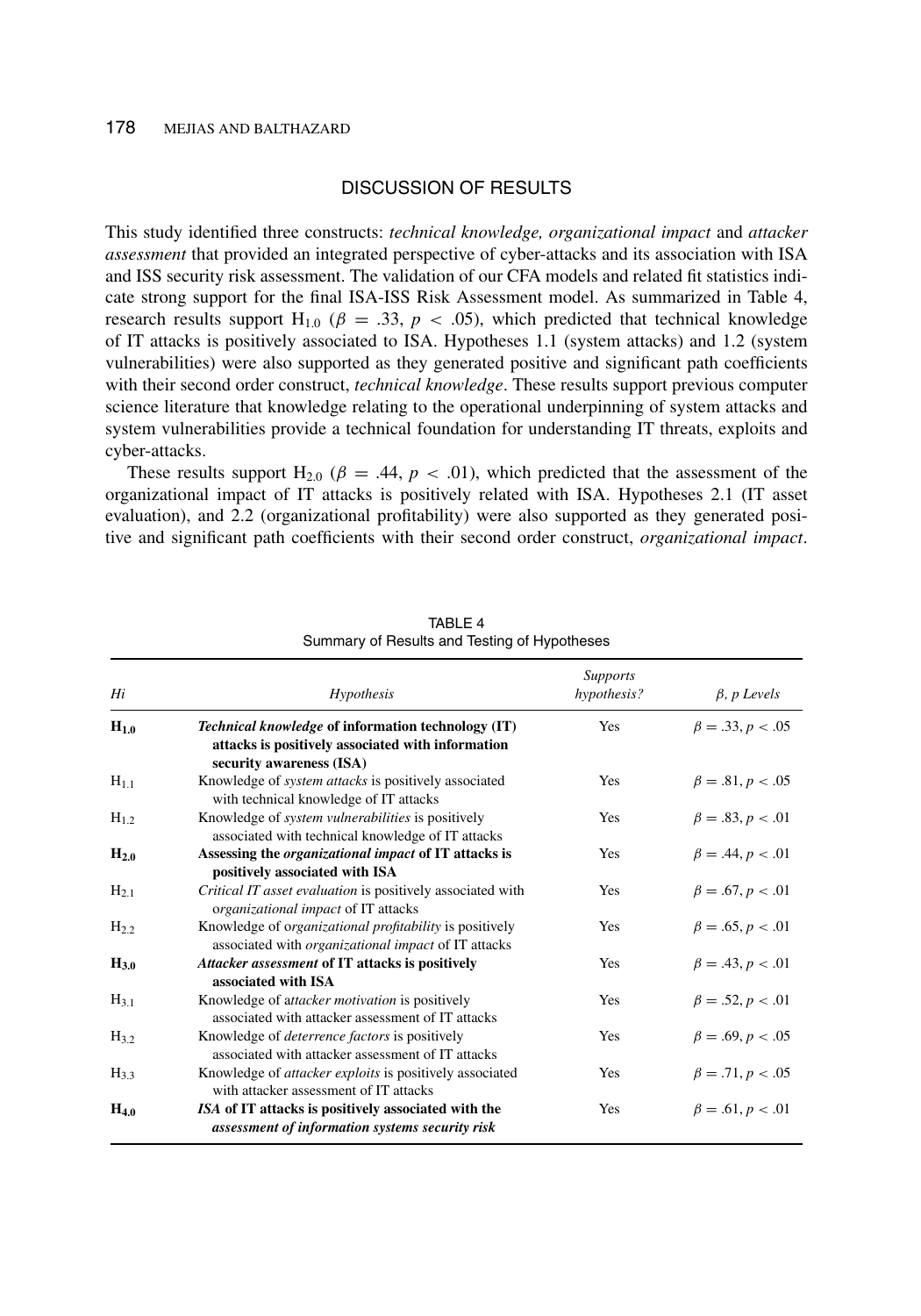These results support previous IS literature that knowledge relating to the effects of cyber-attacks on critical IT assets and organizational profitability contributes to increased ISA of IT attacks.

These results also support  $H_{3.0}$  ( $\beta = .43$ ,  $p < .01$ ) which predicted that attacker assessment of IT attacks is positively associated with ISA.  $H_{3,1}$  (attacker motivation), 3.2 (deterrence factors), and 3.3 (attacker profiles) also generated positive and significant path coefficients with their second order factor, *attacker assessment*. Interestingly, the path coefficients of *organizational impact* and *attacker assessment* with ISA were stronger than the path coefficients between *technical knowledge* and ISA. The comparatively lower path coefficient of technical knowledge with ISA may be partially explained by the fact that while cyber-attacks on system vulnerabilities have traditionally been explained from a technical perspective that non-technical factors may also generate substantial threat avoidance behavior inherent to ISA (Kim & Yong, 2012; Mejias, 2012). Specifically, the high path coefficients of the first order constructs *IT asset evaluation* (β  $= .67, p < .01$ ) and *organizational profitability* ( $\beta = .65, p < .01$ ), contributed to a strong path coefficient between the *organizational impact* construct and ISA ( $\beta = .44$ ,  $p < .01$ ). Additionally, the relatively strong path coefficient of the first order constructs *attacker motivation* ( $\beta = .52$ ,  $p <$ .01), *deterrence factors* ( $\beta = .69$ ,  $p < .05$ ), and *attacker profiles* ( $\beta = .71$ ,  $p < .01$ ), contributed to the strong path coefficients between the attacker assessment construct and ISA ( $\beta = .43$ ,  $p < .05$ ). In particular, the high path coefficients of *attacker profiles* with the attacker assessment construct suggest that knowledge regarding cyber-attacker profiles may allow organizations to more effectively assess IT safeguards to mitigate particular IT attacks which contributes to increased ISA. These research finding suggest that economic factors (i.e., organizational impact, profitability), behavioral factors (i.e., attacker assessment), and technical factors may be important contributors to ISA.

Finally, these results support  $H_{4,0}$ , which predicted that ISA would have a positive association with ISS risk assessment. This path coefficients was substantial  $(\beta = .61; p < .01)$  and supports prior ISS literature stating that assessing cyber-attacks from a multi-discipline perspective enhances ISA and is positively associated with ISS risk assessment (Guikema & Aven, 2010; Mejias & Harvey, 2012; Siponen, 2005; Sveen et al., 2007). The substantial association between ISA and ISS risk assessment may be partially explained by the fact that while cyber-attacks have traditionally been explained by the computer science disciplines, the inclusion of organizational and behavioral explanations generate a more integrated understanding of ISA which may assist organizations in developing risk strategies for the assessment of ISS risk (Gordon et al., 2012; Mejias & Harvey, 2012; Simpson et al., 2010).

## LIMITATIONS

Several limitations exist regarding the degree in which these findings may be generalized to a larger population. The first refers to the limitation of the research model, which was restricted to three perspectives (i.e., technical knowledge, organizational impact, attacker assessment) to understand IT attacks and its purported relationship to ISA. While these perspectives are referenced in much of the computer science and IS literature, additional perspectives such as governmental intervention or privacy legislation may offer additional insights into understanding IT attacks and its relationship to ISA.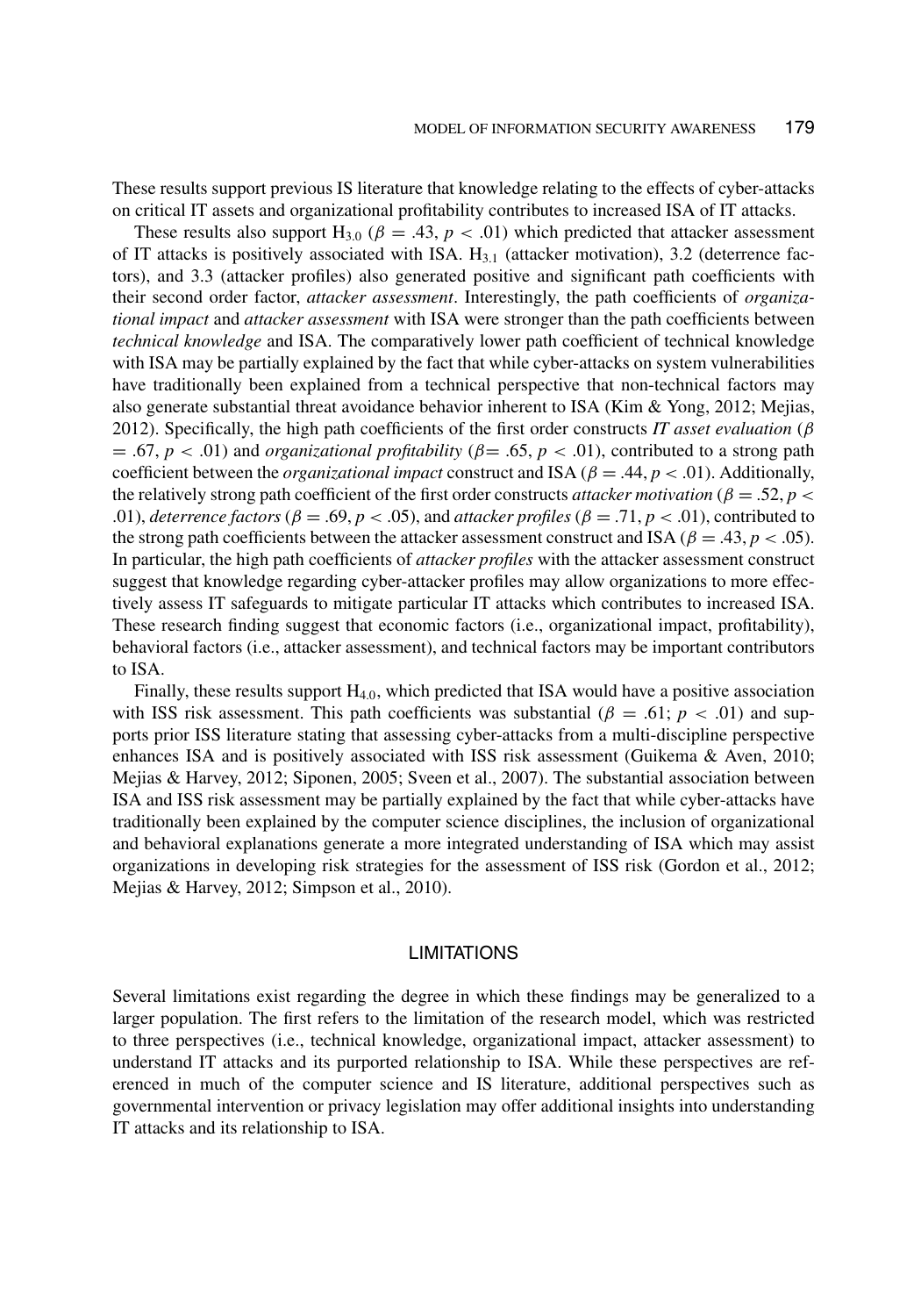The second limitation refers to the level of analysis undertaken in the current study. Specifically, the study did not differentiate between cyber-attacks posed by individual, organizations, or nation states on other individuals, organizations, or nation states. Intuitively, these factors could possibly constitute important "level of analysis" considerations. Nevertheless, while providing additional depth in knowledge, these levels of analysis would not discount our findings here.

Finally, the development of the survey items in the questionnaire and the associations between the perceptual measures in our study should be viewed with caution due to the potential for common methods variance. Since these self-reported measures originated from a same-source, same-instrument design, overlapping variances may lead to possible erroneous inferences that a substantive correlation exists between variables (MacKenzie, Podsakoff, & Podsakoff, 2011; Podsakoff & Organ, 1986). However, several remedial survey and data approaches to reduce common methods variance recommended by Lindell and Whitney (2001) and Podsakoff and Organ (1986) were incorporated in our analysis. These included *scale trimming* and *Harman's 1-factor test* confirming that one dominant factor did not account for the majority of the variance in our research results, which would suggest the likelihood of common methods variance*.*

#### IMPLICATIONS

Overall, the study found strong empirical support for the ISA-ISS Risk Assessment model with several implications for researchers and practitioners. First, understanding the complexity of the association between IT attacks, ISA and ISS risk assessment suggests an integrative or multiperspective approach. The comparatively stronger path coefficients of the organizational impact and the attacker assessment constructs with ISA suggests that non-technical perspectives may provide useful insights and complement our understanding of IT attacks and its association with ISA.

Second, systems and cybernetic theory, the threat *avoidance* behavior components of TTAT and GDT may provide a more appropriate framework than traditional IS *adoption* theories such as innovation diffusion theory, technology acceptance theory, the theory of planned behavior, and the theory of reasoned action when analyzing IT threats and ISA initiatives. As the *adoption* of virtuous IT is not the same as the *avoidance* of malicious IT, IS adoption theories may not fully explain the phenomenon of organizations seeking threat avoidance from IT threats and cyberattacks (Liang & Xue, 2009).

Third, organizations find it challenging to understand the nature of ISS risk and balancing multiple perceptions of ISS risk (Pfleeger & Caputo, 2012). When cyber-attacks exploit system vulnerabilities there is clear loss in the confidentiality, integrity and availability of information generating a range of implications for practitioners. The substantial association of ISA with ISS risk assessment suggests that as organizations become more cognizant of the impact of IT attacks, they may become better informed to assess the associated risks to their IS resources. Additionally, an increased awareness of the consequences of emerging cyber-attack vectors may induce organizations to invest more efficiently in their information security (Rees et al., 2011; Zhao et al., 2013).

Fourth, a multi-perspective view of IT attacks supports current legislative initiatives for increased cyber-security and ISA training (Bulgurcu et al., 2010; Kumar et al., 2008; Meso,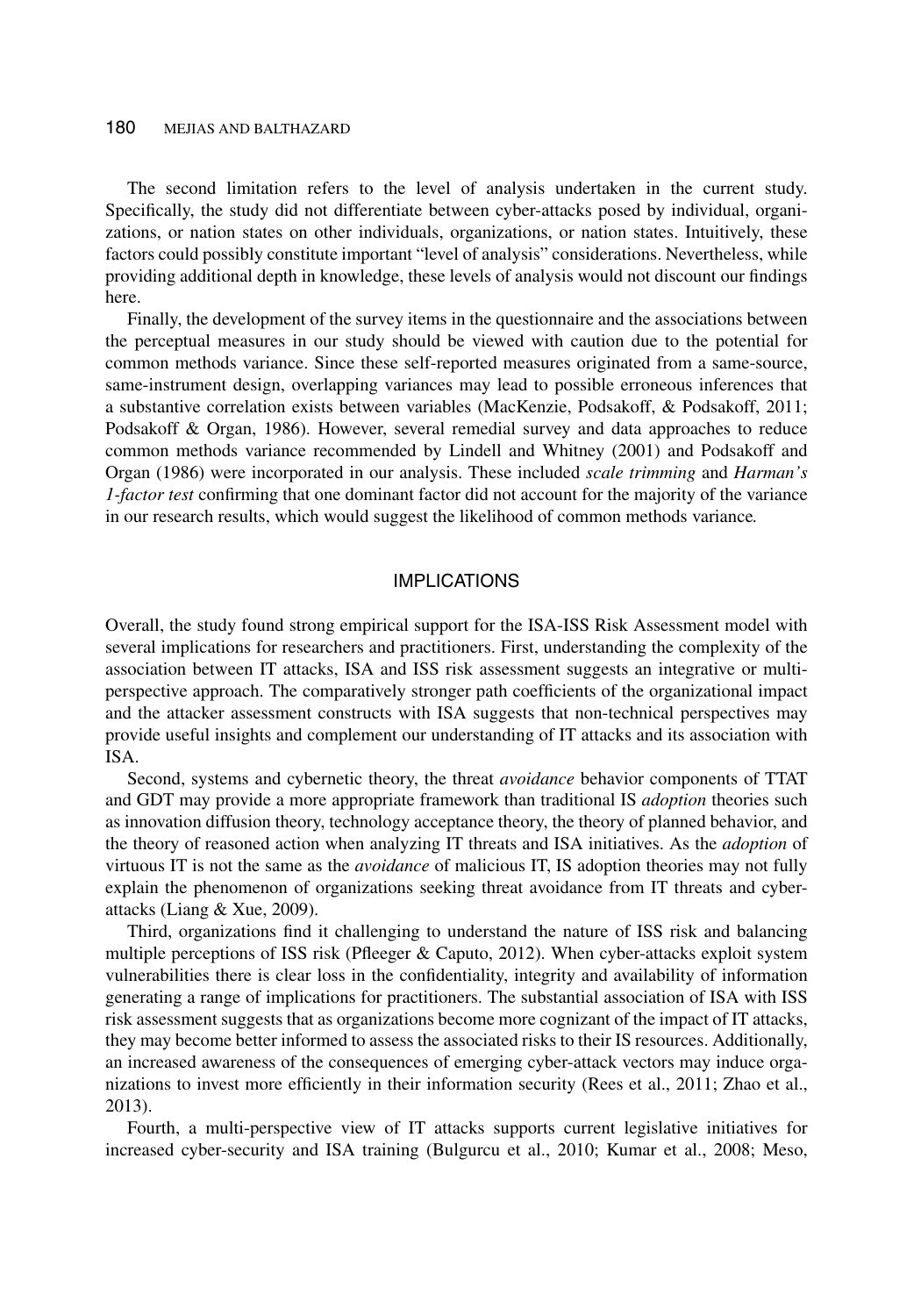2013; Puhakainen & Siponen, 2010; Yuan et al., 2010). As organizations face new and emerging cyber-attacks on their operations, management may realize the value of assessing ISS risk from a technical, organizational, and behavioral perspective.

Fifth, previous studies have found that increased information security is often perceived as an inconvenience that interferes with the primary goals of a business (Kim & Yong, 2012; Pfleeger & Caputo, 2012). Convenience does not necessarily have to be sacrificed to enhance security as organizations may simply want users to internalize ISA guidelines as a prescriptive commitment to generate a greater awareness of information security. Finally, while organization may be cognizant of information security issues, they often fail to apply ISS practices correctly (Pfleeger & Caputo, 2012; Siponen, 2000). When confronted with uncertainty about the security of their interaction with a new technology, users assume that privacy and safeguard features already exist and will protect the safety of their actions (Kim & Yong, 2012; Pfleeger & Caputo, 2012). Indeed, while emerging technologies that employ  $TCP/IP$  protocols such as hypertext transfer protocol secure (HTTPS), secure sockets layer/transport layer security (SSL/TLS) and secure VPN tunneling with encryption can continue to achieve both better performance and enhanced security (Ciampa, 2012; Kim & Yong, 2012), organizations must continue to engender appropriate ISA behavior.

#### **CONCLUSION**

Drawing on concepts from systems dynamics and cybernetic theory, TTAT, and GDT, this study posits that the analysis of emerging IT threats from a multi-disciplinary perspective contributes to an understanding of ISA behavior and its association with ISS risk assessment. Contributions from different paradigms and disciplines helps researchers "make sense" of different research methods and assumptions underlying ISA and the assessment of ISS security risk as it applies to the proliferation of emerging technologies (Guikema & Aven, 2010; Siponen, 2005). In developing the ISA-ISS Risk Assessment model, the study found that the positive feedback loop or *avoidance* component from systems and cybernetic theory and the threat avoidance behavior components from TTAT and GDT provided a more appropriate framework for analyzing IT threats than traditional IS *adoption* models. Specifically, while traditional IS adoption models advocate an *approach* behavior (i.e., negative feedback loop) that decreases the distance between a current IT state and a desired IT state, *avoidance* models (i.e., positive feedback loop) seek to increase the distance of their current IT state away from a malicious IT state. This *approach* and *avoidance* distinction illustrates that the adoption of good IT is not equivalent to the avoidance of bad or malicious IT.

The results from testing the ISA-ISS Risk Assessment model found that the constructs *technical knowledge, organizational impact* and *attacker assessment* of IT attacks generated strong path coefficients with ISA. The path coefficients of the attacker assessment and organizational impact constructs with ISA were stronger than the path coefficients between the technical knowledge construct and ISA. Additionally, ISA was found to be strongly and significantly associated with ISS risk assessment. The authors believe these research findings address an important gap in current ISS research regarding the association of ISA and the assessment of ISS risk regarding new and emerging technologies. While ISA initiatives assessments have long been recognized as fundamental to information security, extant IS literature has been limited in providing useful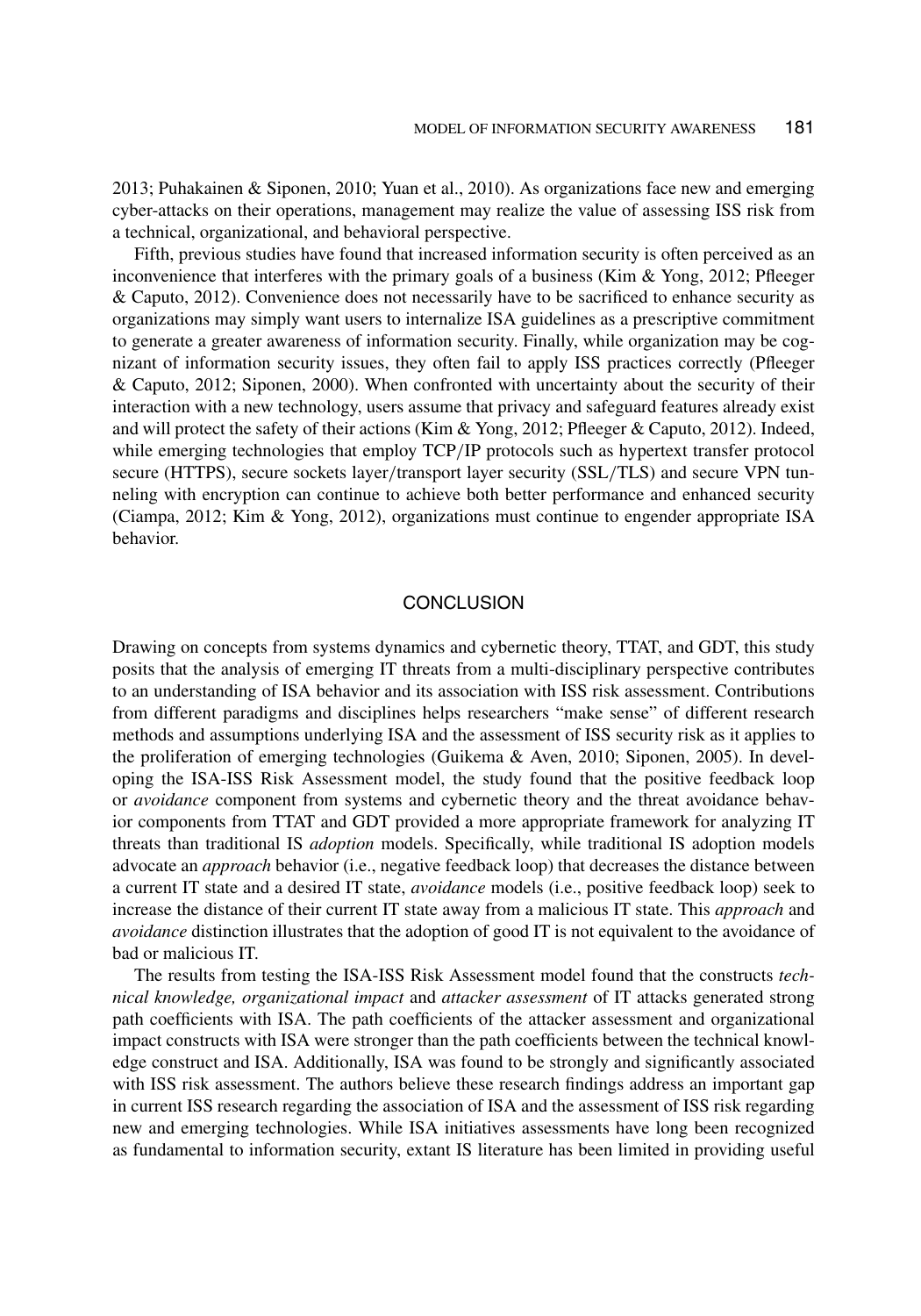frameworks for understanding the relationship between ISA and ISS risk assessment (Bulgurcu et al., 2010; Pfleeger & Caputo, 2012). The perilous implications are that if the impact of a changing IT threat landscape from new and emerging technologies is not well understood, an accurate assessment of ISS risk may neither be well understood. The authors encourage further research in this direction.

## **REFERENCES**

- Anderson, J. C. (1987). An approach to confirmatory measurement, structural equation modeling of organizational properties. *Management Science*, *33*, 525– 541.
- Andriole, S. J. (2014). Ready technology: Fast tracking emerging business technologies. *Communications of the ACM*, *57*(2), 40–42.
- Arbuckle, J. L., & Wothke, W. (1999). *Amos 4.0 user's guide*. Chicago, IL: Small Waters Corp.
- Bentler, P., & Bonnett, D. (1980). Significance tests and goodness of fit in the analysis of covariance structures. *Psychological Bulletin*, *88*, 588–606.
- Bodin, L., Gordon, L. A., & Loeb, M. P. (2008). Information security and risk management. *Communications of the ACM*, *51*(4), 64–68.
- Browne, M., & Cudeck, R. (1993). Alternative ways of assessing model fit. In K. A. Bollen and J. S. Long (Eds.), *Testing structural equation models*. Newbury Park, CA: Sage.
- Bulgurcu, B., Cavusoglu, H., & Benbasat, I. (2010). Information security policy compliance: An empirical study of rationality-based beliefs and information system awareness. *MIS Quarterly*, *34*, 523–548.
- Byrne, B. (2009). *Structural equation modeling with AMOS: Basic concepts, application, and programming* (2nd ed.). New York, NY: Routledge, Taylor and Francis Group.
- Carver, C. S. (2006). Approach, avoidance, and self-regulation of affect and action. *Motivation and Emotion*, *30*, 105–110.
- Carver, C. S., & Scheier, M. F. (1982). Control theory: A useful conceptual framework for personality-social, clinical, and health psychology. *Psychological Bulletin*, *92*(1), 111–135.
- Cavusoglu, H. (2010). Making sound security investment decisions. *Journal of Information Privacy and Security*, *6*(1), 53–71.
- Chen, P. Y., Kataria, G., & Krishman, R. (2011). Correlated failures, diversification, and information security risk management. *MIS Quarterly*, *35*, 397–422.
- Chen, Y., Ramamurthy, K., & Wen, K. W. (2012). Organizations' information security policy compliance: Stick or carrot approach? *Journal of Management Information Systems*, *29*(3), 157–188.
- Chirita, P. A., Wolfgang, N., & Zamfir, C. (2005). Preventing shilling attacks in online recommender systems (pp. 67–74). In *WIDM '05: Proceedings of the 7th Annual ACM International Workshop on Web Information and Data Management*. New York, NY: Web Information and Data Management (WIDM).
- Ciampa, M. (2012). *Security*+ *guide to network security fundamentals* (4th ed.). Boston, MA: Course Technology, Cengage Learning.
- D'Arcy, J., & Herath, T. (2011). A review and analysis of deterrence theory in the IS security literature: Making sense of the disparate findings. *European Journal of Information Systems*, *20*, 643–658.
- Denning, P. J., & Denning, D. E. (2010). The profession of IT: Discussing cyberattack. *Communications of the ACM*, *53*(9), 29–31.
- Dey, D., Lahiri, A., & Zhang, G. (2012). Hacker behavior, network effects, and the security software market. *Journal of Management Information Systems*, *29*(2), 77–108.
- Dutta, A., & Roy, R. (2008). Dynamics of organizational information security. *System Dynamics Review*, *24*, 349–375.
- Fornell, C., & Larcker, D. F. (1981). Evaluating structural models with unobserved variables and measurement error. *Journal of Marketing Research*, *18*, 39–50.
- Geng, X., & Lee, Y. J. (2013). Competing with piracy: A multichannel sequential search approach. *Journal of Management Information Systems*, *30*(2), 159–184.
- Ghiselli, E. E., Campbell, J. P., & Zedeck, J. P. (1981). *Measurement theory for the behavioral sciences*. San Francisco, CA: Freeman Press.
- Gibbs, J. P. (1975). *Crime, punishment, and deterrence*. New York, NY: Elsevier.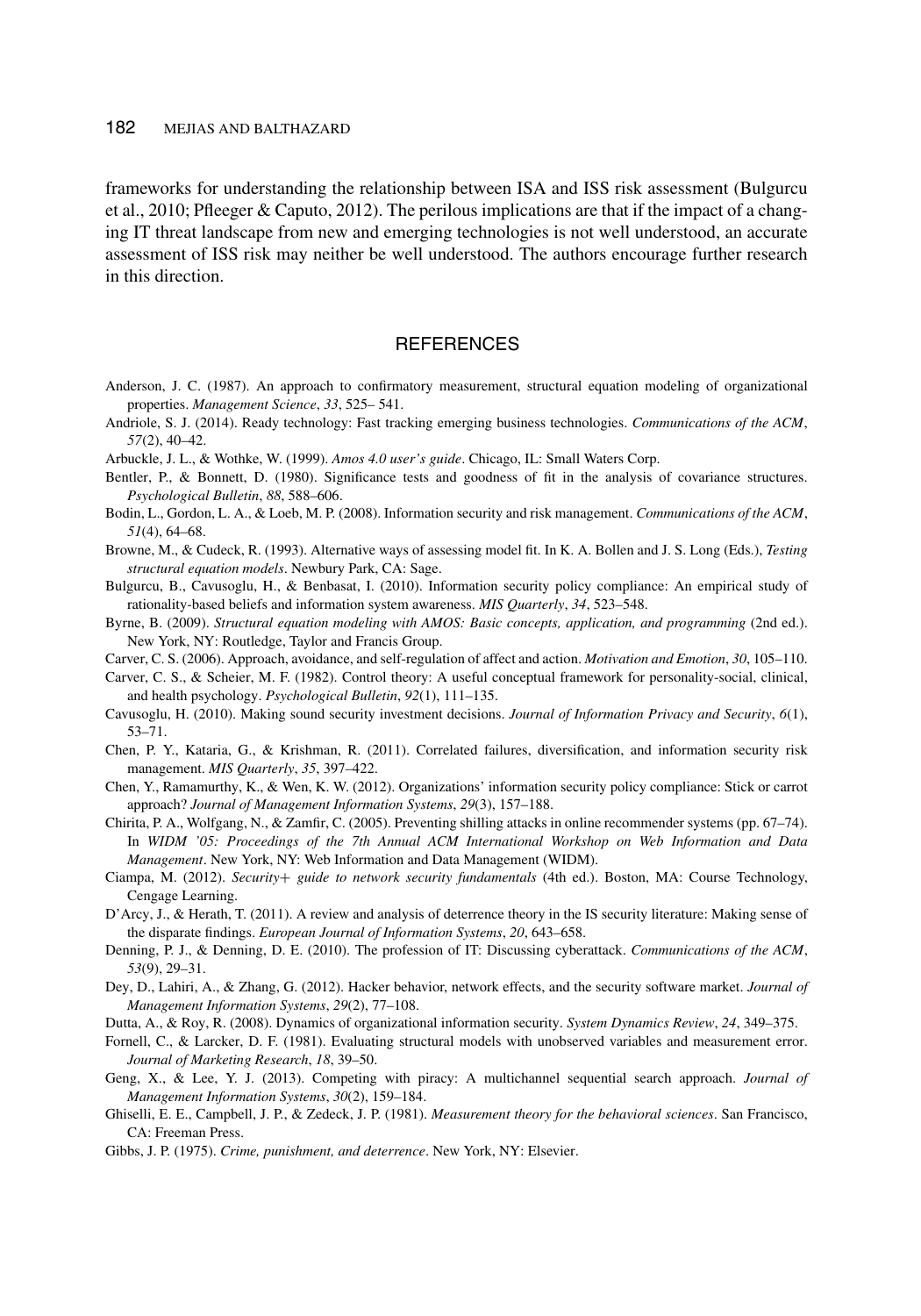- Gordon, L.A., Loeb, M. P., & Lucyshyn, W. 2012. Reducing the challenges to making cyber security investments in the private sector. In *Principal investigator's meeting TTA: Cyber economics*. College Park, MD: University of Maryland Smith School of Business.
- Goulder, M. H. (2011). *Network defense: Security and vulnerability assessment*. Course Technology Series, *5*(5). Boston, MA: Cengage Learning, EC-Council Press.
- Guikema, S. D., & Aven, T. (2010). Assessing risk from intelligent attacks: A perspective on approaches. *Reliability and System Safety*, *95*, 478–483.
- Gulliksen, H., & Tukey, J. W. (1958). Reliability for the law of comparative judgment. *Psychometrika*, *23*(2), 95–110.
- Hair, J., & Anderson, R. E., Tatham, R. L., & Black, W. C. (1995). *Multivariate data analyses*. Englewood Cliffs, NJ: Prentice Hall.
- He, W., Yang, X., & Yang, L. (2013). Supporting case-based learning in information security with web-based technology. *Journal of Information Systems Education*, *24*(1), 31–40.
- Herath, H. S. B., & Herath, T. C. (2014). IT security auditing: A performance evaluation decision model. *Decision Support Systems*, *57*(1), 54–63.
- Hong, W., & Thong, J. Y. L. (2013). Internet privacy concerns: An integrated conceptualization and four empirical studies. *MIS Quarterly*, *37*(1), 275–298.
- Jenkins, J. L., Durcikova, A., Ross, G., & Nunamaker, J. F., Jr. (2010). Encouraging users to behave securely: Examining the influence of technical, managerial, educational controls on users' secure behavior. In *Proceedings of the 31st ICIS Conference* (pp. 3159–3168). St. Louis, MO: International Association for Computing and Information Systems.
- Khansa, L., & Liginlal, D. (2009). Quantifying the benefits of investing in information security. *Communications of the ACM*, 52(11), 113–117.
- Kim, B. C., & Yong, W. P. (2012). Security versus convenience? An experimental study of user misperceptions of wireless internet service quality. *Decision Support Systems*, *53*(1), 1–11.
- Ko, M., Osei-Bryson, K. M., & Dorantes, C. (2009). Investigating the impact of publicly announced information security breaches on three performance indicators of the breached firms. *Information Resource Management Journal*, *22*(2),  $1 - 21$ .
- Ko, M., & Zafar, H. (2009). Current state of information security research in IS. *Communications of Association for Information Systems (CAIS)*, *24*(34), 557–596.
- Kruger, H. A., & Kearney, W. D. 2006. A prototype for assessing information security awareness. *Computers and Security*, *25*, 289–296.
- Kumar, R. L., Park, S., & Subramanian, C. (2008). Understanding the value of countermeasure portfolios in information systems security. *Journal of Management Information Systems*, *25*(2), 214–279.
- Lee, J., & Lee, S. (2002). A holistic model of computer abuse within organizations. *Information Management and Computer Security*, *10*(2), 57–63.
- Lee, S. M., Lee, S. G., & Yoo, S. (2003). An integrative model of computer abuse based on social control and general deterrence theories. *Information and Management 41*(6), 707–718.
- Liang, H., & Xue, Y. (2009). Avoidance of information technology threats: A theoretical perspective. *MIS Quarterly*, 33(1), 71–90.
- Lindell, M. K., & Whitney, D. (2001). Accounting for common method variance in cross-section research designs. *Journal of Applied Psychology*, *86*(1), 114–121.
- MacKenzie, S. B., Podsakoff, P. M., & Podsakoff, N. P. (2011). Construct measurement, and validation procedures in MIS and behavioral research: Integrating new, existing techniques. *MIS Quarterly*, *35*, 293–334.
- McGavran, W. (2009). Intended consequences: Regulating cyberattacks. *Tulane Journal of Technology and Intellectual Property*, *12*, 259–275.
- Mejias, R. J. (2012). An integrative model of information security awareness for assessing information systems security risk. In *Proceedings of the 45th Hawaii International Conference Systems Sciences* (pp. 3258–3267). Big Island, HI: IEEE Computer Society.
- Mejias, R. J., & Harvey, M. (2012). A case for information security awareness programs to protect global information, innovation and knowledge resources. *International Journal of Transitions and Innovation Systems*, *2*, 302–324.
- Meso, P., Yi, D., & Shuting, X. (2013). Applying protection motivation theory to information security training for college students. *Journal of Information Privacy and Security*, *9*(1), 47–67.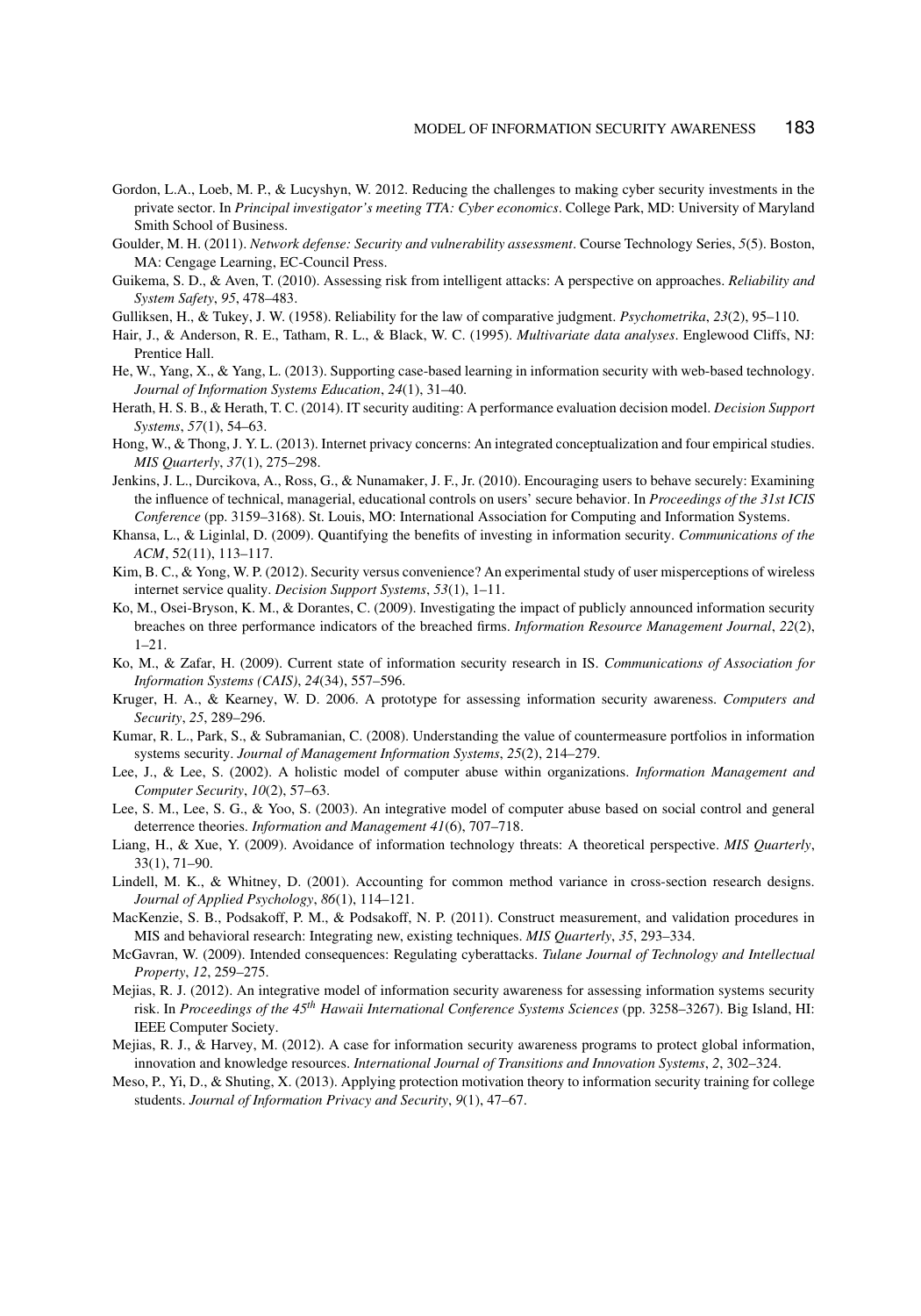- Moore, A. P., Cappelli, D. M., Caron, T. C., Shaw, E., Spooner, D. and Trzeciak, R. F. (2011). A preliminary model of insider theft of intellectual property. *Journal of Wireless Mobile Networks Ubiquitous Computing, and Dependable Applications*, *2*(1), 28–49.
- Mukhopadhyay, A., Chatterjee, S., Saha, D., Mahanti, A. and Sadhukhan, S. K. (2013). Cyber-risk decision models: to insure IT or not? *Decision Support Systems*, *56*, 11–26.
- National Institute of Standards and Technology (NIST). (2006). *NIST-100, Technology Administration, U.S. Dept. of Commerce, Information Security Handbook: A Guide for Managers*, prepared by P. Bowen, J. Hash, and M. Wilson. Washington, DC: NIST.
- Nunnally, J. C., & Bernstein, J. H. (1994). *Psychometric theory* (3rd ed.). New York, NY: McGraw-Hill.
- Pfleeger, S. L., & Caputo, D. D. (2012). *Leveraging behavioral science to mitigate cyber-security risk*. MITRE Technical Report 12-0499. Bedford, MA: MITRE Corporation.
- Png, I. P. L., & Wang, C. Y. (2009). Information security: Facilitating user precautions vis-á-vis enforcement against attackers. *Journal of Management Information Systems*, 26(2), 97–121.
- Png, I. P. L., Wang, C. Y., & Wang, Q. H. (2008). The deterrent and displacement effects of info security enforcement: International evidence. *Journal of Management Information Systems*, *25*(2), 125–144.
- Podsakoff, P. M., & Organ, D. W. (1986). Self-reports in organizational research: Problems and prospects. *Journal of Management*, *12*, 531–544.
- Pratt, T. C., Cullen, F. T., Blevis, K. R., Daigle, L. E., & Madensen, T. D. (2006). The empirical status of deterrence theory: A meta-analysis. In F. T. Cullen, J. P. Wright, and K. R. Blevins (Eds.), *Taking stock: The status of criminological theory* (pp. 37–76). New Brunswick, NJ: Transaction Publishers.
- Puhakainen, P., & Siponen, M. (2010). Improving employee compliance through IS security training: An action research study. *MIS Quarterly*, *34*, 757–778.
- Radcliff, D. (2004). What are they thinking? *Network World*, *21*(9), 40–44.
- Rees, L .P., Deane, J. K., Rakes, T. R., & Baker, W. H. (2011). Decision support for cyber security risk planning. *Decision Support Systems*, *51*, 493–505.
- Sawik, T. (2013). Selection of optimal countermeasure portfolio in IT security planning. *Decision Support Systems*, *55*(1), 156–164.
- Schuessler, J. H. (2013). Contemporary threats and countermeasures: A security evaluation. *Journal of Information Privacy and Security*, *9*(2), 3–20.
- Shackelford, S. J. (2010). Estonia years three later: A progress report on combating cyber attacks. *Journal of Internet Law*, *138*, 22–29.
- Sharma, S. (1996). *Applied multivariate techniques*. New York, NY: John Wiley & Sons.
- Shepherd, M. M., Mejias, R. J., & Klein, G. (2014). A longitudinal study to determine the effects of non-technical deterrence on reducing employee internet abuse frequency. In *Proceedings of the 47th Hawaii International Conference on Systems Sciences (HICSS)* (pp. 3159–3168). Waikoloa, HI: IEEE Computer Society.
- Simpson, M. T., Backman, K., & Corely, J. (2010). *Hands on ethical hacking and network defense* (2nd ed.). Boston, MA: Thompson Course Tech.
- Siponen, M. T. (2000). A conceptual foundation for organizational information security awareness. *Information Management and Computer Security*, *8*(1), 31–41.
- Siponen, M. T. (2005). An analysis of the traditional IS security approaches: Implications for research and practice. *European Journal of Information Systems*, *14*, 303–315.
- Slusky, L. & Parviz-Navin, P. (2012). Student information security practices and awareness. *Journal of Information Privacy and Security*, *8*(4), 3–26.
- Spears, J. L., & Barki, H. (2010). User participation in information systems security risk management. *MIS Quarterly*, *34*, 503–522.
- Stonebumer, G., Goguen, A., & Feringa, A. (2002). *Risk management guide for IT Systems*. Washington, DC: National Institute of Standards and Technology (NIST) U.S. Dept. of Commerce. Publication No. 800–3.
- Sveen, F. O., Rich, E., & Jager, M. (2007). Overcoming organizational challenges to secure knowledge. *Information Systems Frontiers*, *9*, 481–492.
- U.S. Dept. of Homeland Security. (2013). *Privacy Office, 2013 Report to Congress*. Washington, DC: U.S. Dept. of Homeland Security.
- Whitman, M. E., & Mattord, H. J. (2012). *Principles of information security* (4th ed.). Boston, MA: Thompson Course Technology.